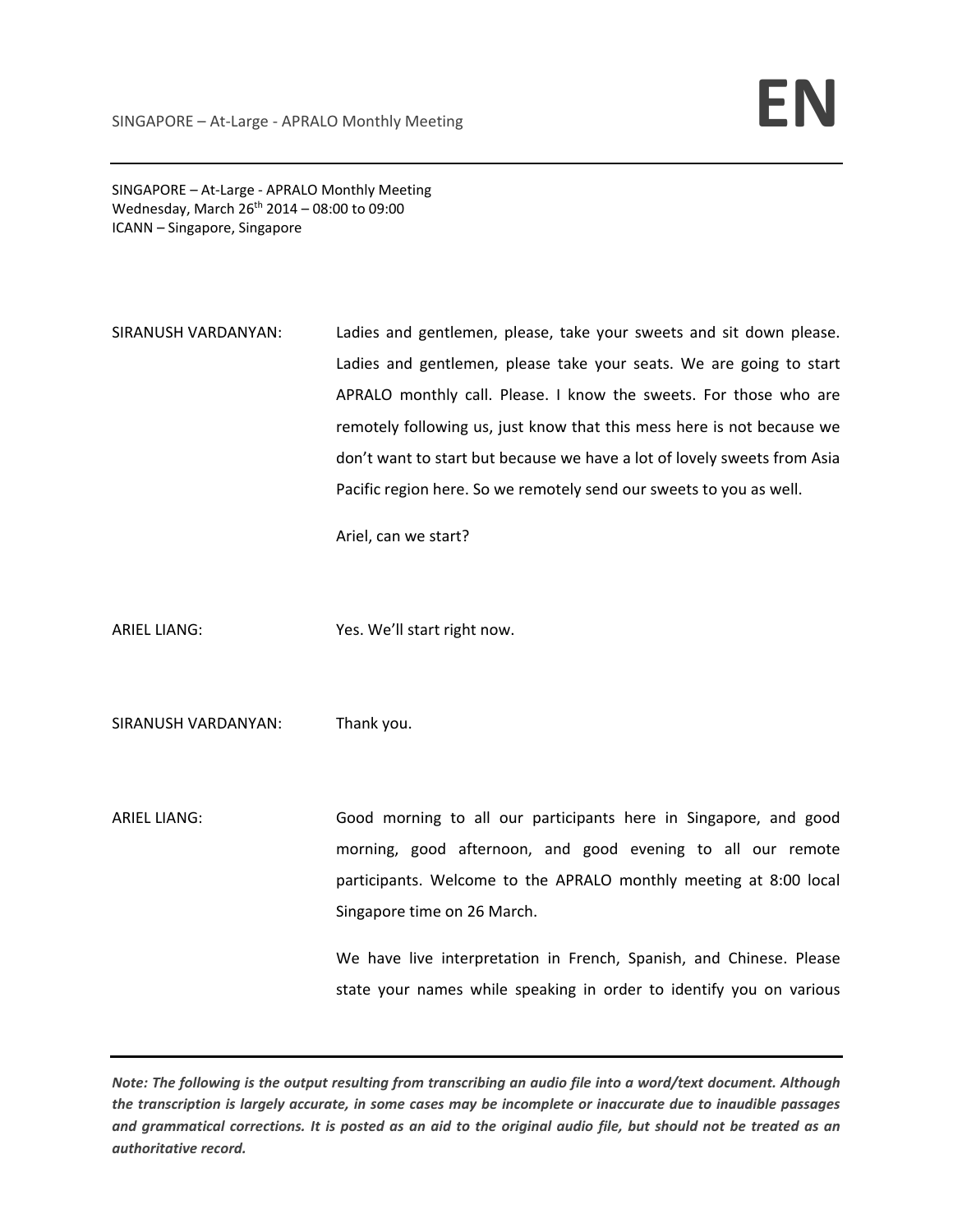language channels as well as for transcript purposes. Please also speak at a reasonable speed in order to allow for accurate interpretation. Over to you, Cheryl.

CHERYL LANGDON-ORR: Silvia. It just looks like Cheryl, except it's Siranush.

ARIEL LIANG: Over to you, Siranush.

SIRANUSH VARDANYAN: Cheryl, Silvia, Siranush – we all are women power, so thank you, Ariel. Thank you, everyone, and welcome to APRALO call. I would like to state from the beginning that we will have for the first time ever the Chinese translation. So those who prefer to speak in Chinese are more than welcome to talk in Chinese. We'll have translation here.

> We have also guests today. Our friends from Latin America, Eduardo Diaz, who is today with us, and Carlos Aguirre, who is expecting a call, a dial out. Staff is working on that. So welcome, Carlos. I saw you remotely. Okay, he's already with us. So welcome, Carlos, and thank you for joining us for APRALO meeting.

> And I would like to welcome all of you, and if possible can we just briefly state your name. This will be a roll call, some kind of. State your name and what ALS you represent. Thank you.

TOSHIO TACHIBANA: I'm Toshio Tachibana. I'm from Japan.

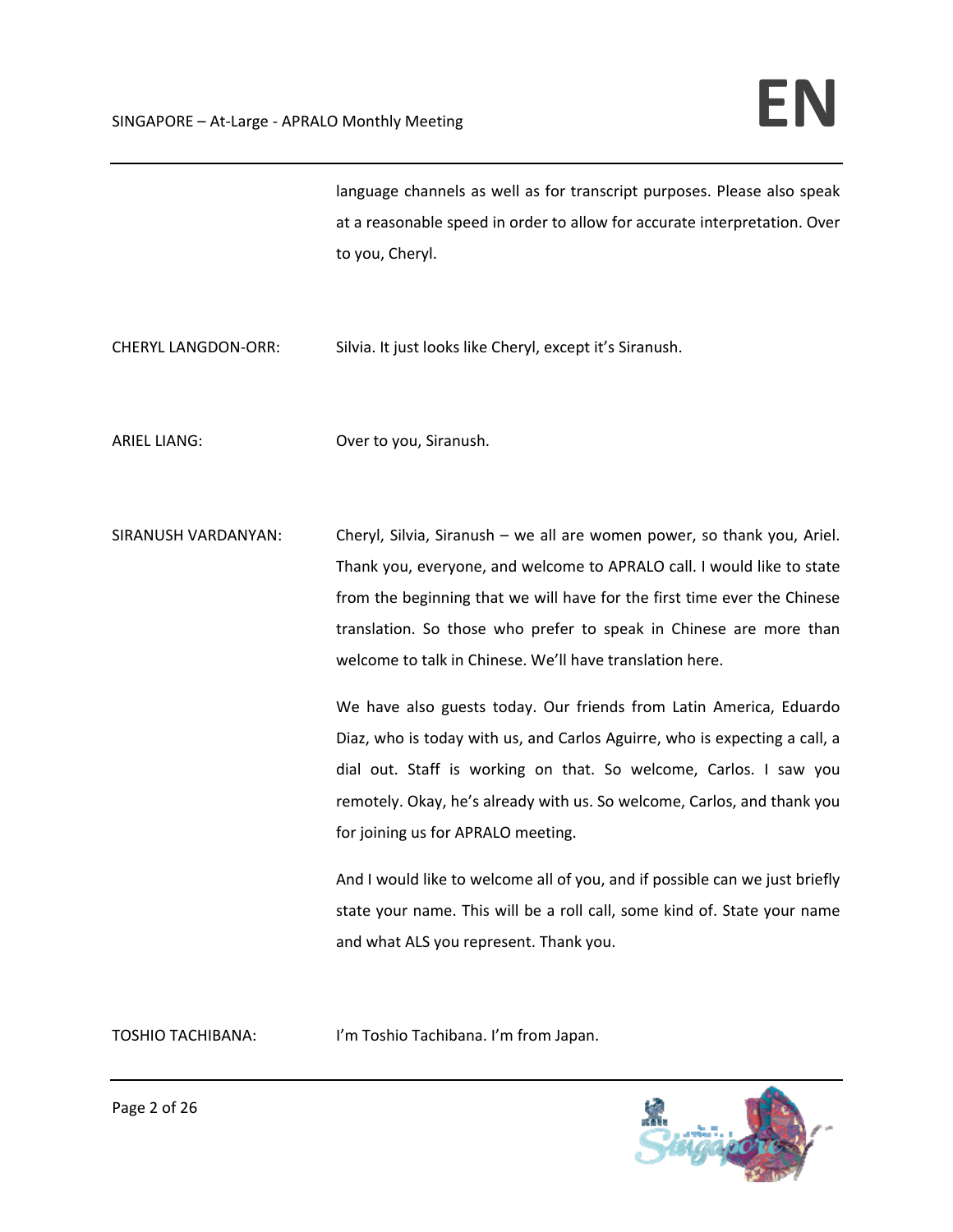| SIRANUSH VARDANYAN:      | ISOC Japan?                                                           |
|--------------------------|-----------------------------------------------------------------------|
| <b>TOSHIO TACHIBANA:</b> | Yes.                                                                  |
| SIRANUSH VARDANYAN:      | Ah, welcome, ISOC Japan. Our new ALS in APRALO, welcome. [applause]   |
| TOMOHIRO FUJISAKI:       | Hi. Good morning. My name is Tomohiro Fujisaki, also from ISOC Japan. |
| SIRANUSH VARDANYAN:      | Welcome.                                                              |
| <b>SUHAIDI HASSAN:</b>   | Hello. Good morning. I'm Suhaidi Hassan. I'm from ISOC Malaysia.      |
| SIRANUSH VARDANYAN:      | Welcome, ISOC Malaysia. So lovely to see our newcomers.               |
| YANNIS LI:               | Good morning, everyone. This is Yannis from NetMission.               |
| ALI ALMESHAL:            | Good morning. Ali AlMeshal from Bahrain chapter ALS. Thank you.       |

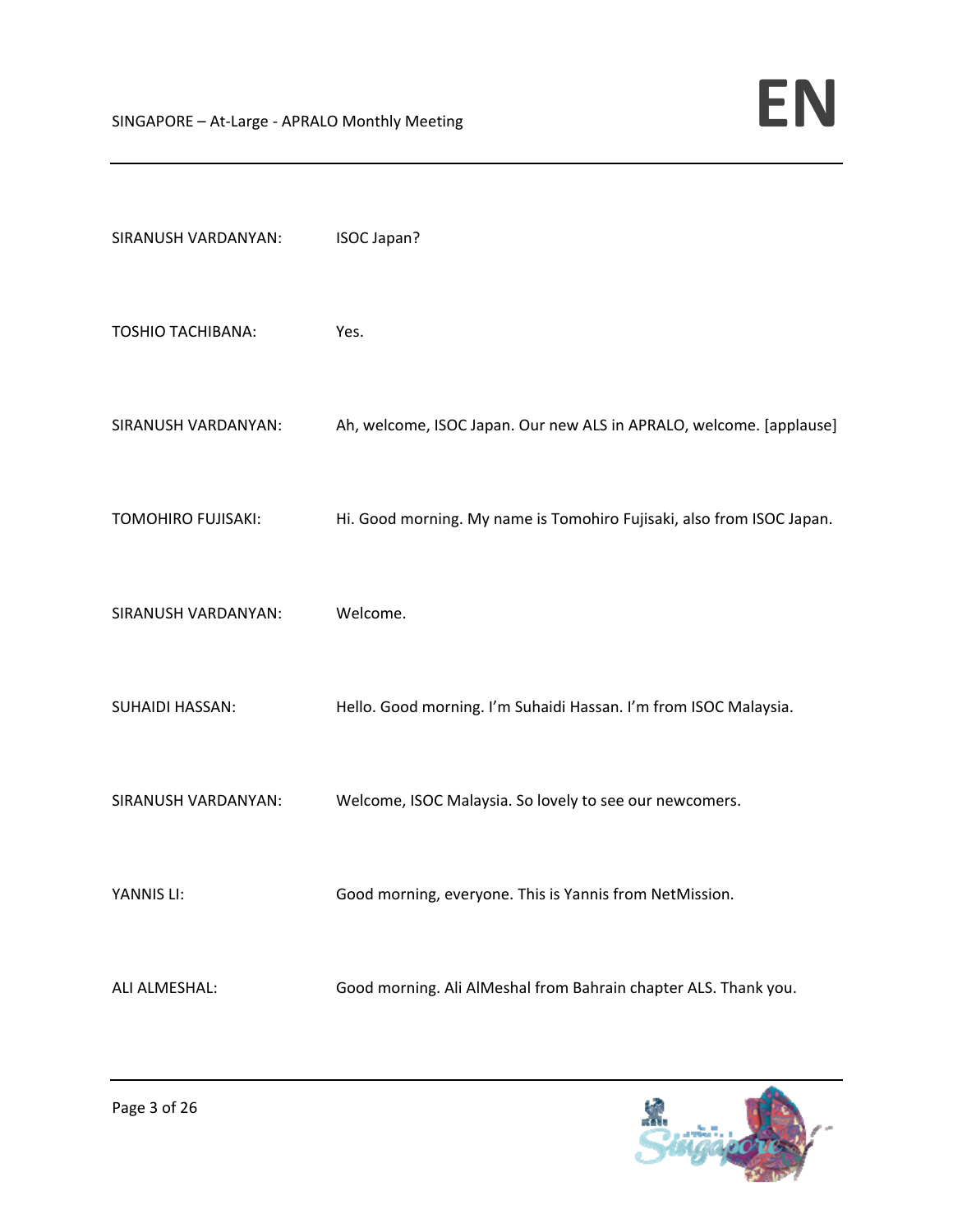| [SUNNY LIU]:          | Good morning, everyone. This is [Sunny] from NetMission Ambassador<br>program.                                   |
|-----------------------|------------------------------------------------------------------------------------------------------------------|
| [XUE HONG]:           | [Xue Hong]. We are from China domain association.                                                                |
| [inaudible]           | My name is [inaudible] [Hong].                                                                                   |
| <b>EDMON CHUNG:</b>   | Edmon Chung, ISOC Hong Kong.                                                                                     |
| LIANNA GALSTYAN:      | Lianna Galstyan, ISOC Armenia.                                                                                   |
| <b>FOUAD BAJWA:</b>   | Fouad Bajwa, IRP2 Pakistan.                                                                                      |
| <b>HEIDI ULLRICH:</b> | Heidi Ullrich, ICANN staff.                                                                                      |
| <b>ARIEL LIANG:</b>   | Ariel Liang, ICANN staff. [speaks in other language] Good morning. Asian<br>language I know, so I want to greet. |
| INTERPRETER:          | Good morning, in Japanese.                                                                                       |

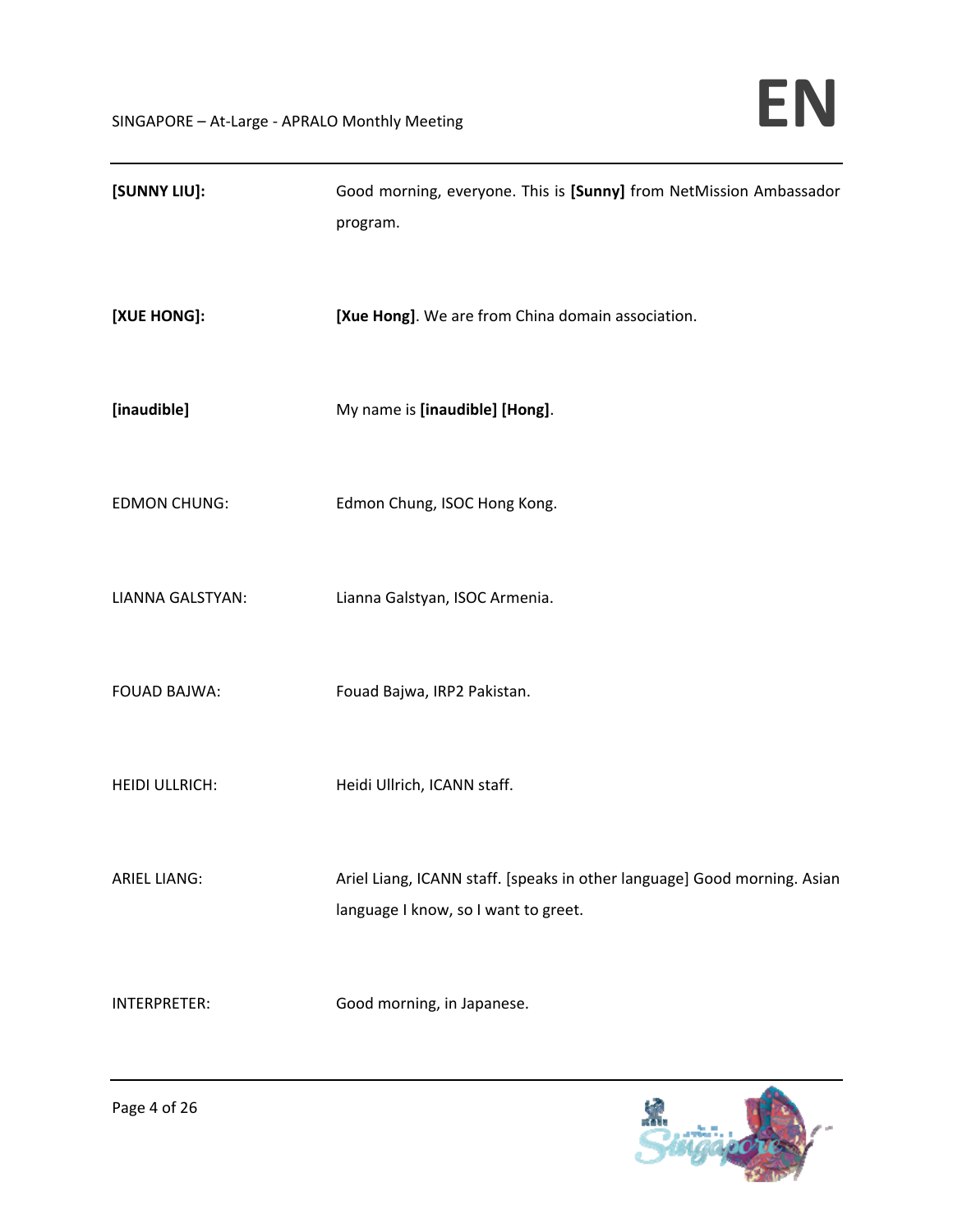| <b>GISELLA GRUBER:</b>     | Gisella Gruber, ICANN staff.                             |
|----------------------------|----------------------------------------------------------|
| SILVIA VIVANCO:            | Silvia Vivanco, ICANN staff.                             |
| <b>CHERYL LANGDON-ORR:</b> | Cheryl Langdon-Orr, ISOC AU.                             |
| SIRANUSH VARDANYAN:        | Siranush Vardanyan, Armenian Association for the Pyunic. |
|                            |                                                          |
| [inaudible]                | [inaudible] ICANN staff.                                 |
| <b>MAUREEN HILYARD:</b>    | I'm Maureen Hilyard.                                     |
| UNIDENTIFIED FEMALE:       | Are you sure?                                            |

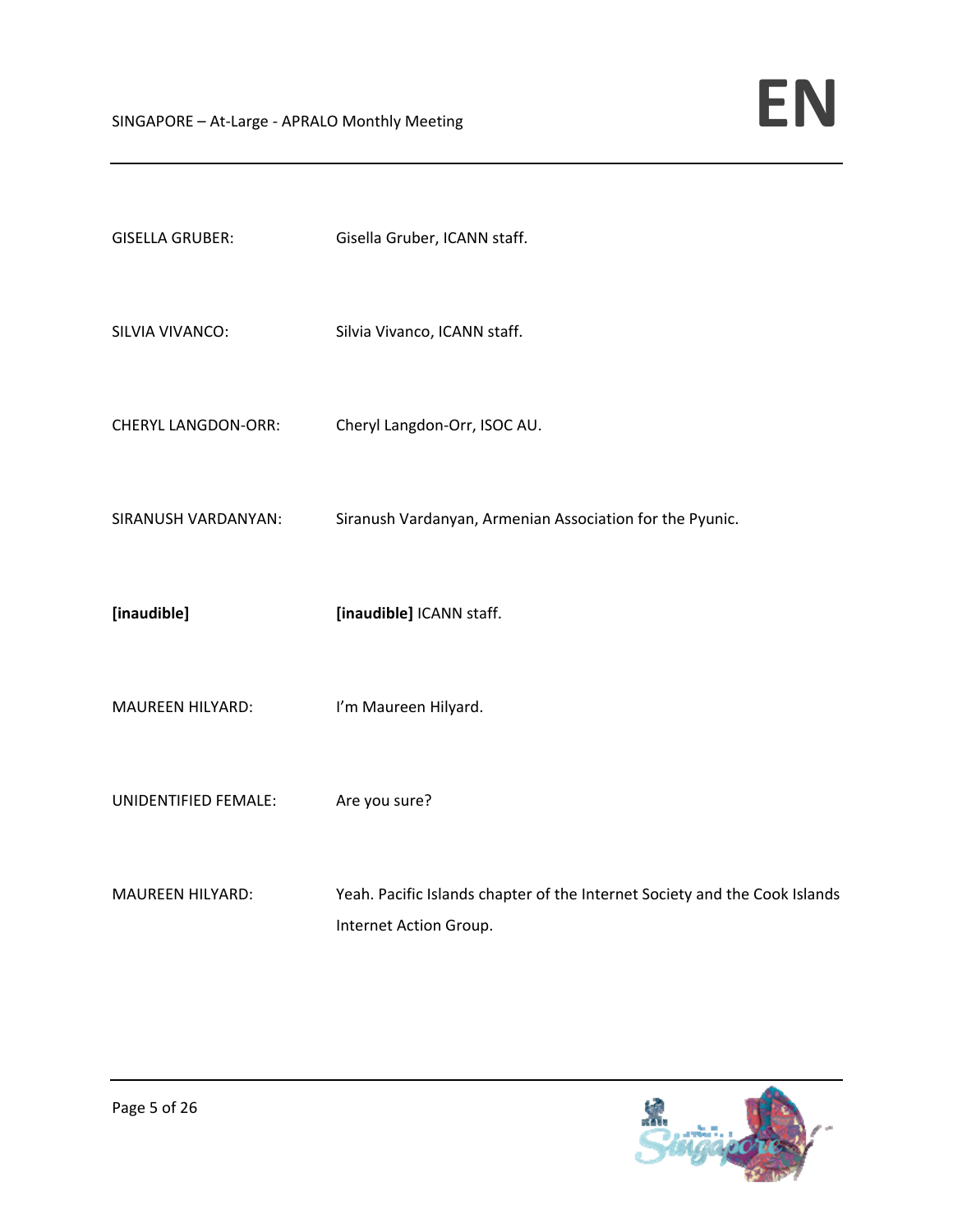| <b>HOLLY RAICHE:</b>     | Holly Raiche, Internet Society of Australia. Sorry. Internet Society, |
|--------------------------|-----------------------------------------------------------------------|
|                          | Australia Chapter.                                                    |
| UNIDENTIFIED FEMALE:     | It's early.                                                           |
|                          |                                                                       |
| UNIDENTIFIED FEMALE:     | Are you sure?                                                         |
|                          |                                                                       |
| <b>ELLEN STRICKLAND:</b> | Ellen Strickland, Internet New Zealand.                               |
|                          |                                                                       |
| RINALIA ABDUL RAHIM:     | Rinalia Abdul Rahim, Internet Society, Malaysia.                      |
|                          |                                                                       |
| PAVAN BUDHRANI:          | Pavan Budhrani, APRALO secretariat.                                   |
| <b>GUNELA ASTBRINK:</b>  | Gunela Astbrink, ISOC Australia.                                      |
|                          |                                                                       |
| SATISH BABU:             | Satish Babu, Computer Society of India.                               |
|                          |                                                                       |
| <b>SAVE VOCEA:</b>       | Save Vocea, ICANN staff.                                              |

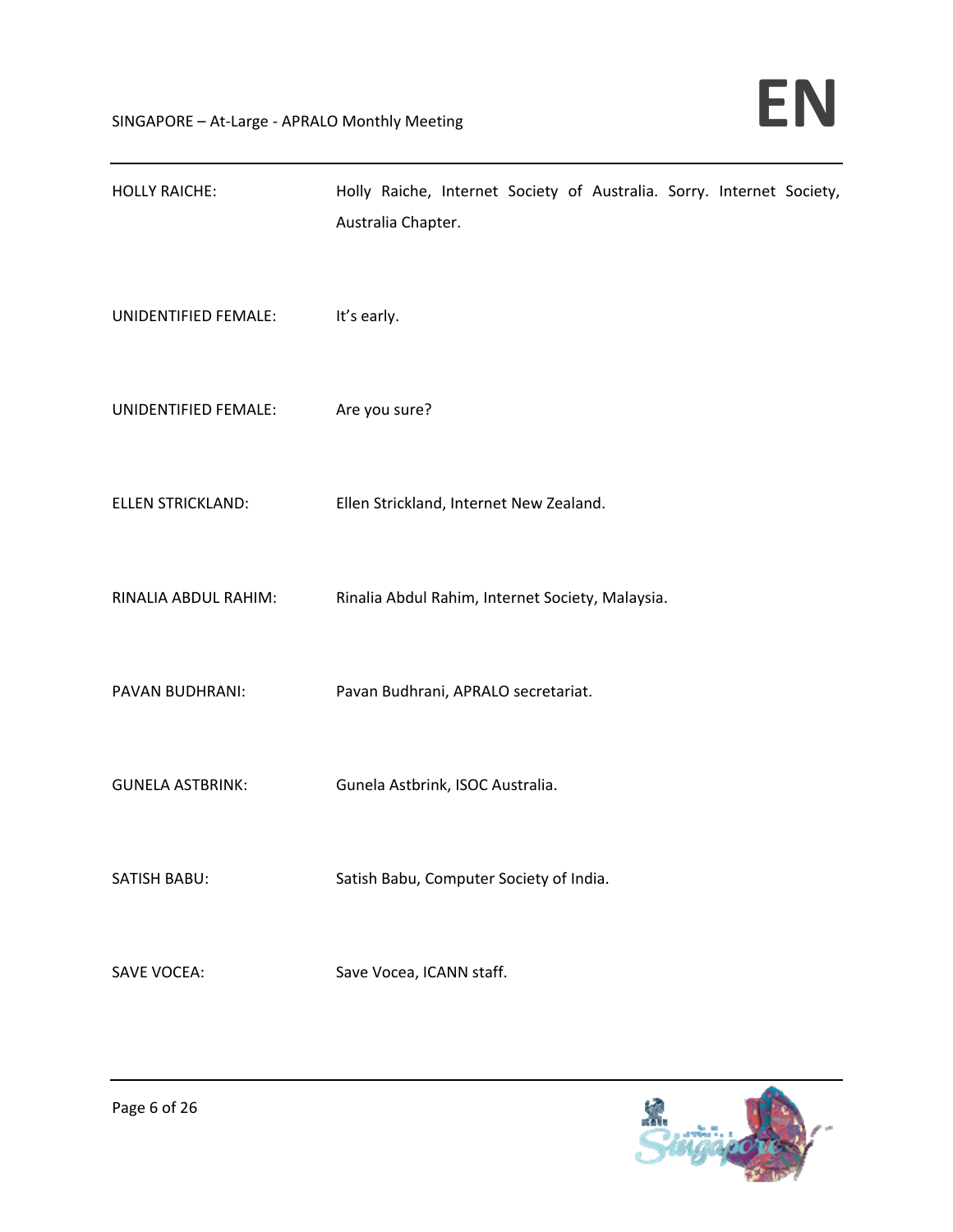| <b>LOUISE NASAK:</b>  | Louise Nasak, Telecom Regulator and Communications Regulator<br>Vanuatu and PICISOC.                                                                                                                                                                                                                                                                                                                                                                                                                                                                                                                                                          |
|-----------------------|-----------------------------------------------------------------------------------------------------------------------------------------------------------------------------------------------------------------------------------------------------------------------------------------------------------------------------------------------------------------------------------------------------------------------------------------------------------------------------------------------------------------------------------------------------------------------------------------------------------------------------------------------|
| UNIDENTIFIED FEMALE:  | Well, thank you for joining us.                                                                                                                                                                                                                                                                                                                                                                                                                                                                                                                                                                                                               |
| <b>DON HOLLANDER:</b> | Don Hollander from PIP.                                                                                                                                                                                                                                                                                                                                                                                                                                                                                                                                                                                                                       |
| <b>EDUARDO DIAZ:</b>  | Eduardo Diaz, ISOC Puerto Rico. Thank you.                                                                                                                                                                                                                                                                                                                                                                                                                                                                                                                                                                                                    |
| SIRANUSH VARDANYAN:   | Thank you very much. And I would also like to welcome Don Hollander<br>to our APRALO meeting. Thank you for coming.<br>Okay. We already have 20 minutes passed from our monthly call, so we<br>have only 40 minutes to go. And let's move quickly. We have a lot to<br>discuss today, but let's start with our guest speaker, Eduardo Diaz, to<br>talk about ATLAS II. You all know that in London in June there will be a<br>summit where all our ALSes are invited, so we have a lot to do. And<br>there are some updates from Eduardo Diaz and Carlos Aguirre, who has<br>remotely joined us. So please, Eduardo Diaz, the floor is yours. |
| EDUARDO DIAZ:         | Thank you, Mrs. Chair. I am a co-chair of the organizing committee for<br>the ATLAS II. In fact, I invite all of you today. We have two meetings, one<br>after this one and one in the afternoon, where we're going to dip into                                                                                                                                                                                                                                                                                                                                                                                                               |

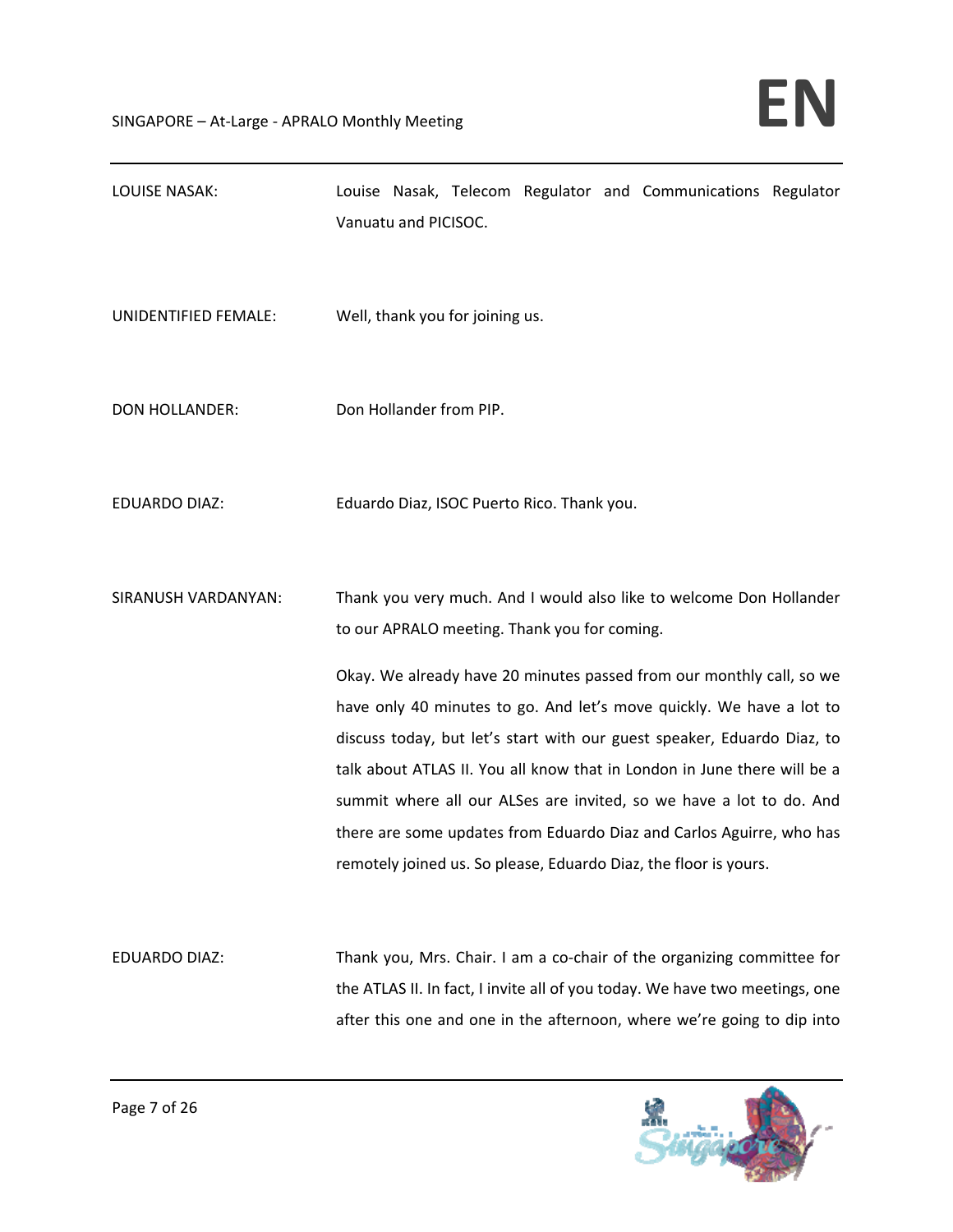some of the things that are happening like events and other types of agendas.

We have around, believe it or not, about ten working groups working in this event, which is massive, working from logistics, communications, what else? All kinds of aspects that will make this summit successful. And I just put the link in the Adobe if you want to. I invited you to come to the wiki and see how all this work is being developed. And if you are not part of one of these working groups, I invite you to participate and collaborate in one of them.

Basically, things are moving along. We have around 160 ALSes are going to be invited to the summit. Some of you are. I don't know exactly, but all the ALSes that are active will be invited. And from Singapore until London, eventually you're going to get more information about the visas and things about traveling and the things that you have to do with those logistics.

About a month from now, we're going to start sending out once every two weeks a newsletter to showcase some of the RALOs and give you information about the ATLAS II summit and just to keep the momentum going so you know what's going on, that things are happening and we want to keep you informed of the things that we believe are important.

Carlos Aguirre is in charge of that group. And I don't know if Carlos wants to say something about that briefly.

SIRANUSH VARDANYAN: Carlos, can you speak? Carlos can you hear us?

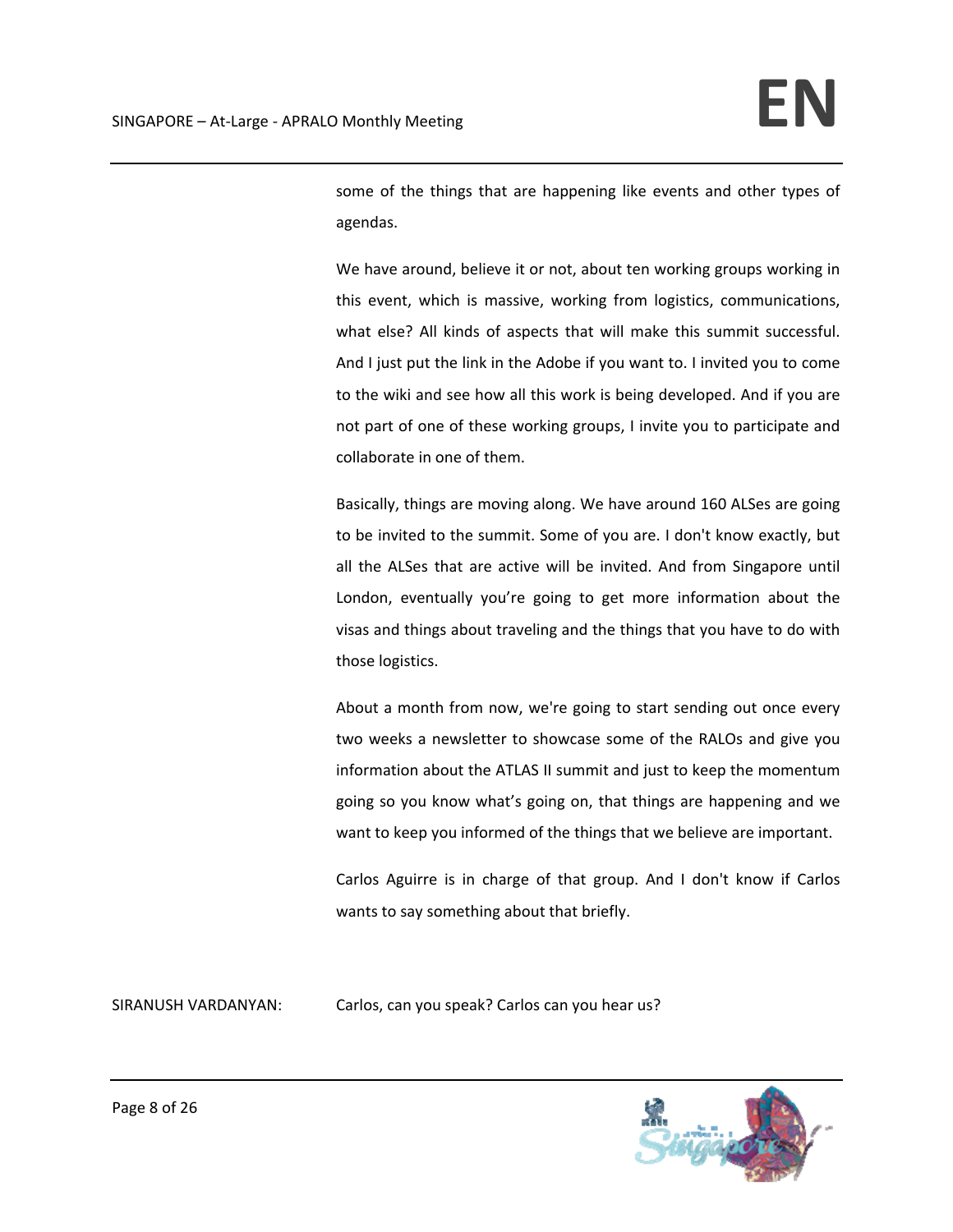| <b>CARLOS AGUIRRE:</b> | [inaudible] Can you hear me?                                                                                                                                                                                                                                                                                                                                                                                                                                                                                                                                                                                                                                                                                                                                                                                                                                                                                                           |
|------------------------|----------------------------------------------------------------------------------------------------------------------------------------------------------------------------------------------------------------------------------------------------------------------------------------------------------------------------------------------------------------------------------------------------------------------------------------------------------------------------------------------------------------------------------------------------------------------------------------------------------------------------------------------------------------------------------------------------------------------------------------------------------------------------------------------------------------------------------------------------------------------------------------------------------------------------------------|
| SIRANUSH VARDANYAN:    | Yes, we can hear you. Welcome, Carlos. Please, the floor is yours.                                                                                                                                                                                                                                                                                                                                                                                                                                                                                                                                                                                                                                                                                                                                                                                                                                                                     |
| <b>CARLOS AGUIRRE:</b> | [inaudible] Thank you.                                                                                                                                                                                                                                                                                                                                                                                                                                                                                                                                                                                                                                                                                                                                                                                                                                                                                                                 |
| SIRANUSH VARDANYAN:    | Thank you, Carlos, for joining us your late time and for providing this<br>brief explanation what's going on. Eduardo, yes, please.                                                                                                                                                                                                                                                                                                                                                                                                                                                                                                                                                                                                                                                                                                                                                                                                    |
| <b>EDUARDO DIAZ:</b>   | And just briefly to conclude my presentation, there will be an activity<br>Monday at night. It's not going to be like a showcase type thing. It's<br>going to be called the Fayre of Opportunities. It's going to be mostly a<br>networking activity. I think there's going to be a couple of speeches at<br>the beginning, very short. The activities for all of us to network and<br>learn about each other and other people through ICANN.<br>There will be tables for each of the RALOs to showcase what they want<br>to showcase there. But they will be around for people to look and<br>understand more about the RALOs, but mostly it's going to be a<br>networking activity with some background music from all the RALOs<br>around the world. So there will be a call to send us some of the music<br>from your different areas, and we're going to compile them and put in<br>some background music for everybody to enjoy. |

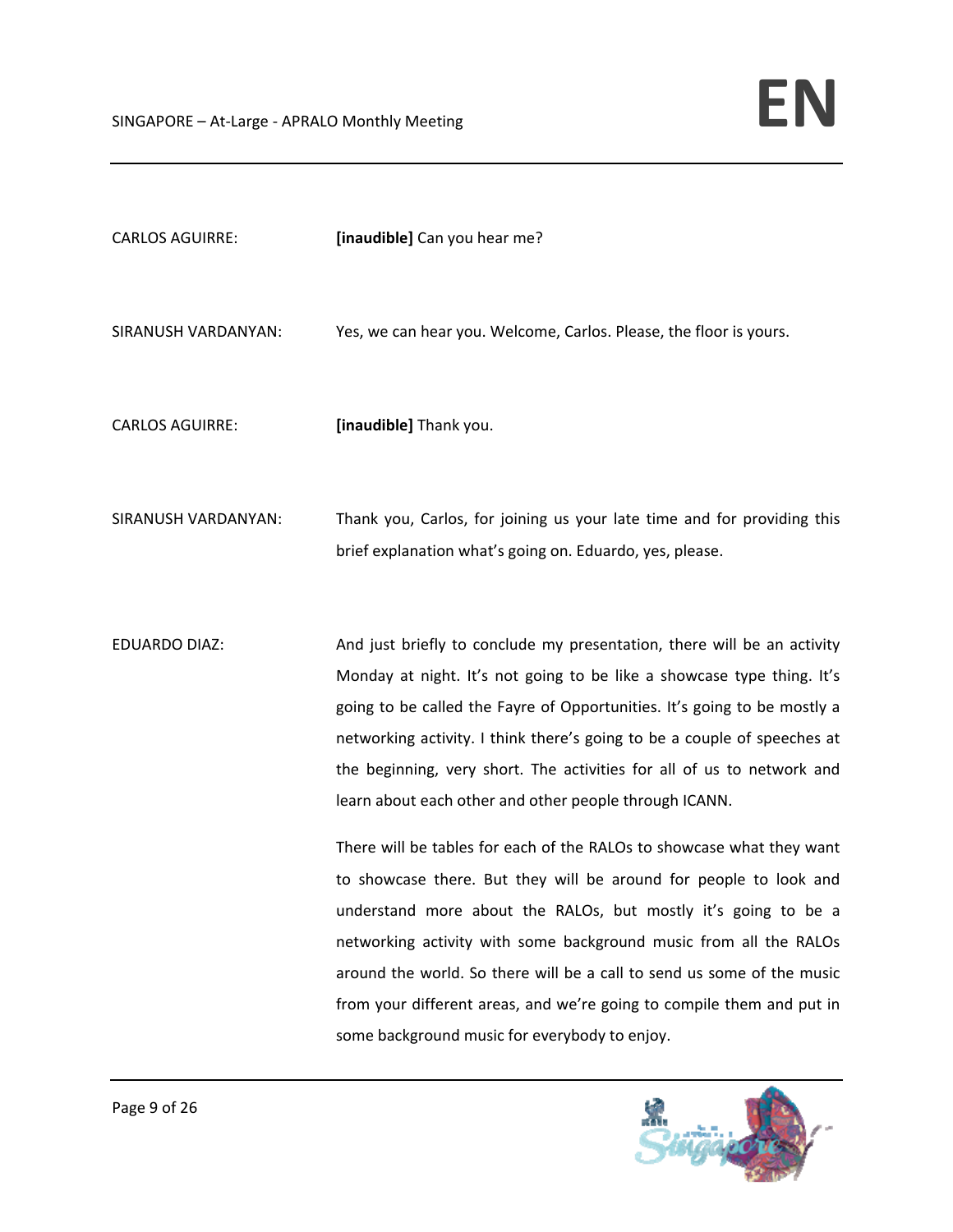Thank you so much.

SIRANUSH VARDANYAN: Thank you, Eduardo. And thank you for joining this early morning meeting with us. I would like to thank our guests speakers for today, Carlos and Eduardo, for joining us and would like to highlight one point that everybody, every ALS, is encourage to become a part of any working group you would like to because this is our summit. This is our ATLAS II summit, and everybody there should have his voice heard and everybody matters. So, please, be a part of any working group and be supportive to this process for our work.

> And I would like just to ask, this call will be coming to collect local music. I would like to ask Pavan's support to start gathering that local music from all Asia Pacific, as we are really very big and this process should be started now. So, please, put as an action item that Pavan voluntarily agreed  $-$  thank you, Pavan  $-$  to start that process of gathering local music to be shown during ATLAS II. Thank you.

Silvia, please.

SILVIA VIVANCO: Yes. Hello. I just wanted to add that in preparation for ATLAS II, in two weeks' time, we are going to start a series of webinars. We have seven themes. So all the ALSes are welcome to join these webinars. We have speakers from ICANN staff and we have also from the community. So we can start actually getting into the substantive issues and preparing ourselves to be very well informed about these issues.

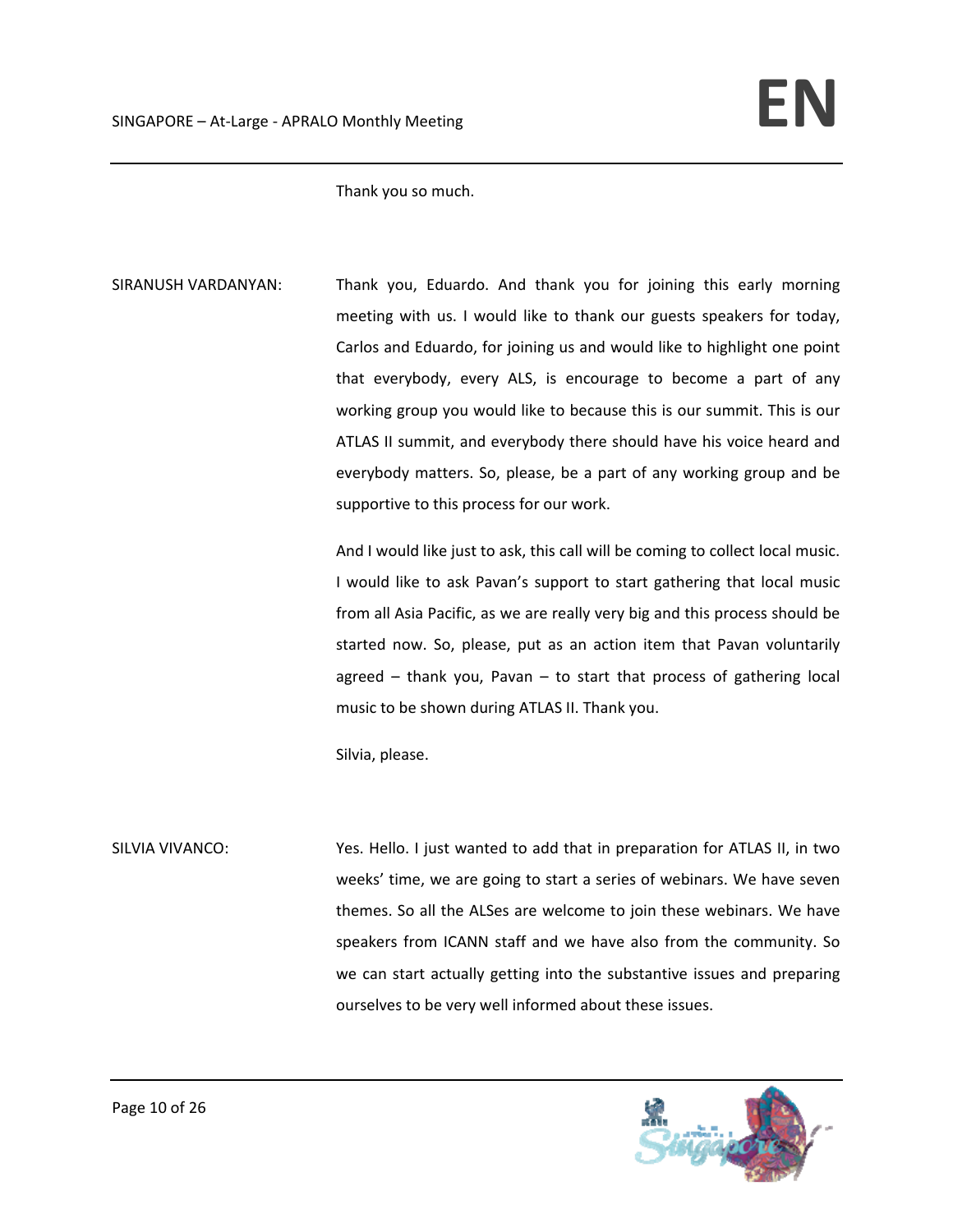If you allow me, I will just quickly go through the themes: 1) The future of Internet governance 2) The policy including security and stability 3) Policy development process 4) The Rules of Procedure 5) IPv4/ipv6 migration 6) Acronyms 7) Communication So it's a good opportunity for all of us to participate, to listen to the speakers and start engaging in a very substantive conversation. And we also have an updated beginner's guide to At‐Large Structures (ALSes) which contains the basic information: what At‐Large is, what we do, the policy development process, and just everything that you need to get very, very engaged in all the details of At‐Large. That's all. Thank you. SIRANUSH VARDANYAN: Thank you, Silvia. Heidi?

HEIDI ULLRICH: Just one additional: for the Fayre, if you could start planning on what materials you would like to bring from your ALS or your country to showcase what your activities are, I think that was a great success

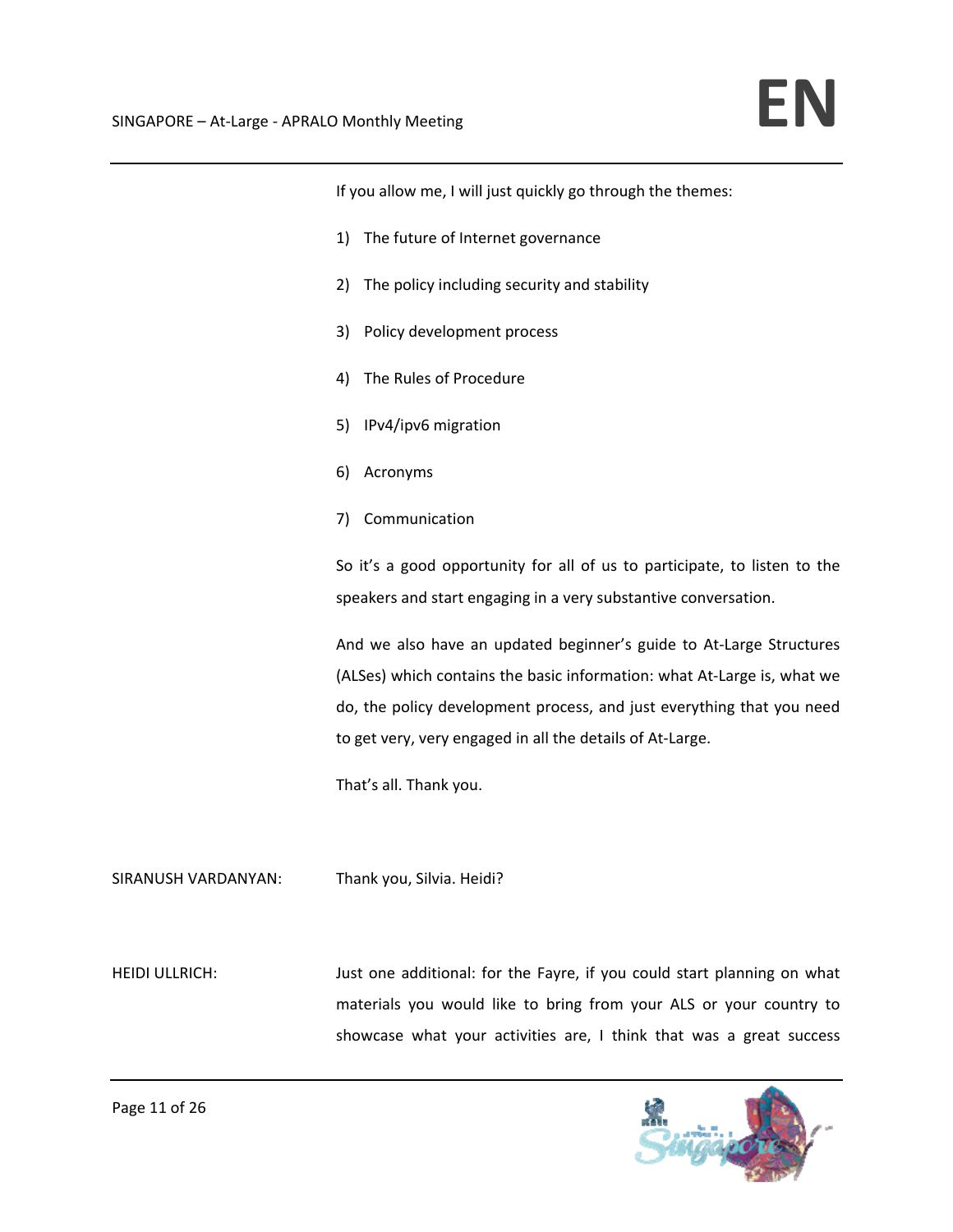during the first summit. And I think that if you could make it even more so, it would be even a bigger success.

SIRANUSH VARDANYAN: Thank you. And just to let you know that we are also preparing the ebrochure where all ALSes' information will be included there. This will be not only APRALO ALSes but all ATLAS II participants, so your ALS information also will be included there.

Cheryl?

- CHERYL LANGDON‐ORR: Okay. Don't turn me off then if you want me to speak. Thank you, Madame Chair. Careful. Just one question for you, Silvia. Will any of these – and I think they're very worthwhile topics and very important webinars – be done in anything close to an Asia Pacific friendly time zone?
- SILVIA VIVANCO: Yes. They will be broadcasted in an Asia Pacific friendly time. Actually, a worldwide friendly time. I think it's between 18:00 and 22:00 UTC, which covers the world, I think.

CHERYL LANGDON‐ORR: Thank you.

SIRANUSH VARDANYAN: Thank you. Holly?

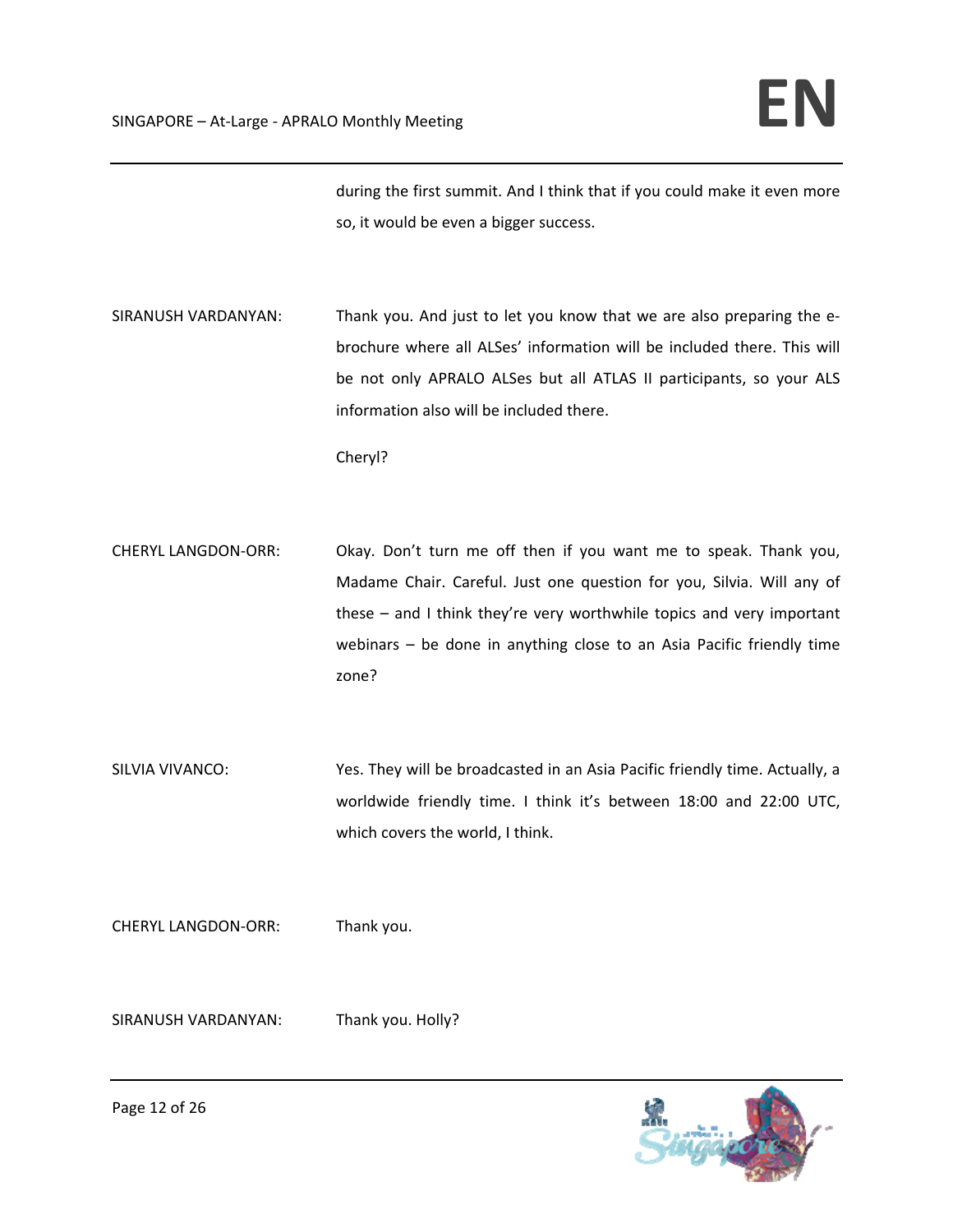- HOLLY RAICHE: I think, Silvia, a suggestion: you might put the acronyms first. I heard you list it as six out of seven, and by that time you will have lost your audience if you haven't started with the acronyms.
- CHERYL LANGDON‐ORR: Yeah, makes good sense. Reorder them.
- SIRANUSH VARDANYAN: Thank you. Just closing the ATLAS II summit information, I would like to let everyone know that also we requested two hour slot for APRALO meeting, which will be our general assembly. It will not be our usual monthly meeting, but it will be APRALO general assembly there, and we have a lot to be covered during that. And, Cheryl, please if you can briefly let us know what are the main points we would be talking during general assembly? Thank you.
- CHERYL LANGDON-ORR: Thank you. By the general assembly, what we assume will be approved and agreed to today, new Rules of Procedure will have had several months' worth of running. Any time you have something as radical a change as your new Rules of Procedure – please note how affirmatively I'm speaking about your new Rules of Procedure – you will discover as you're putting them into practice that some tweaks, some adjustments, some issues may need to be made.

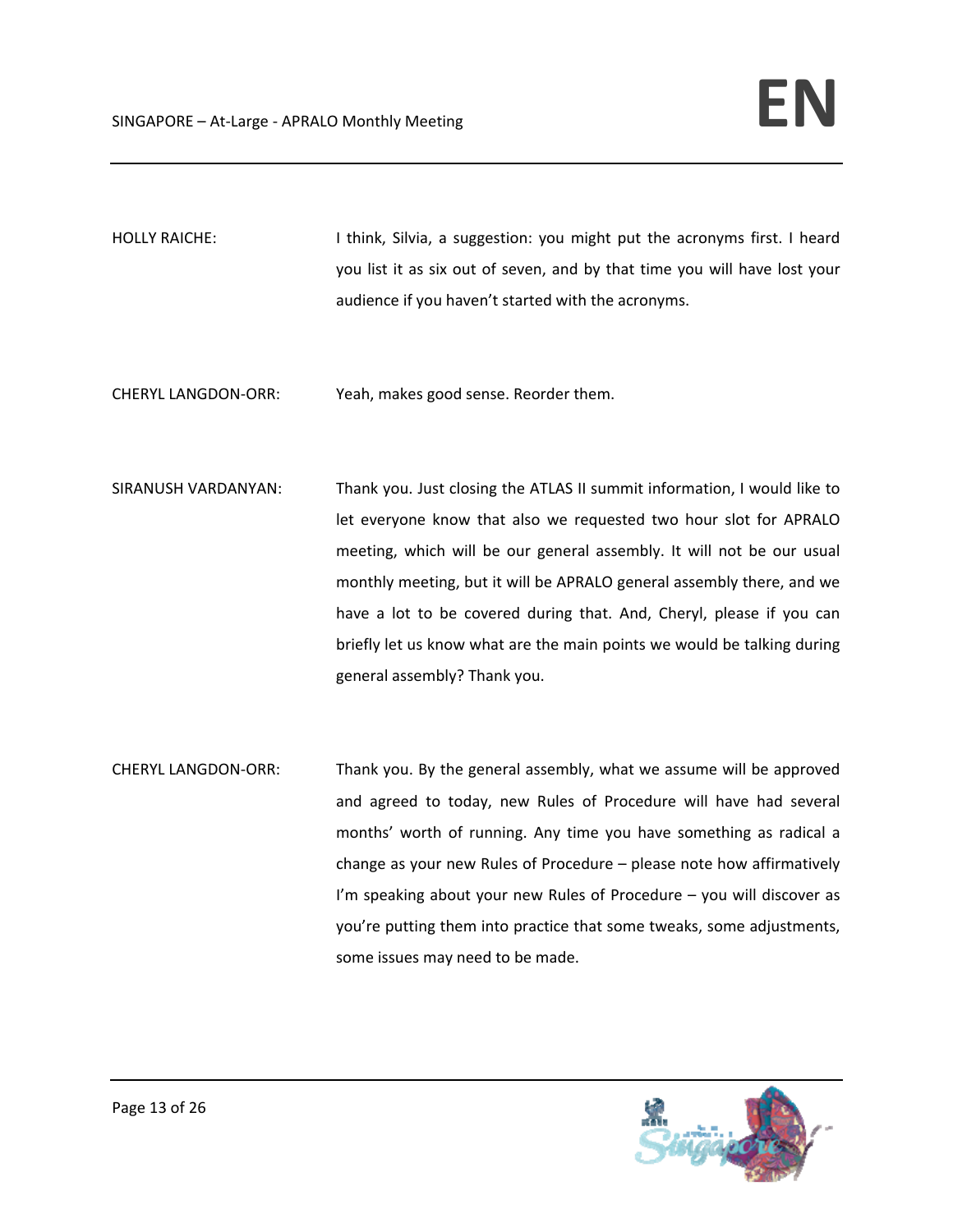And that's the matter for general assembly because a change to our operational procedures does require to be done at a general assembly according to the new rules, which you're about to adopt.

That said, we also have a section in our new Rules of Procedure which refers to a number of adjunct documents. Those adjunct documents will be prepared, if they are not already – some think we're just going to steal from the ALAC – between now and the London meeting. So at the general assembly, it will also be an opportunity to ensure that we all know what these adjunct documents to the Rules of Procedure are, agree upon them and sign them off, and then make them appropriate annexes.

So it's marked point in our calendar to tidy up and complete all the bits that always have to happen after you put this thing into train. You will also, if you have not done so by your general assembly, need to hold your election, selection, consensus call – and it actually can be just a consensus call if you so desire under the new Rules of Procedure – your leadership that has a rotational requirement to change.

This coming year, which means these are leaders who will serve for 2015/2016. These are leadership positions for 2015/2016, according to your new rules, need to be settled by 30 June any given year. So use your general assembly to ensure you have absolutely finished any process you are running because it is very important then that you've got people who have almost five months of apprenticeship with the existing leaders.

The two positions at the moment will be the position of chair for a twoyear term and the position of vice chair for a two‐year term. So we need

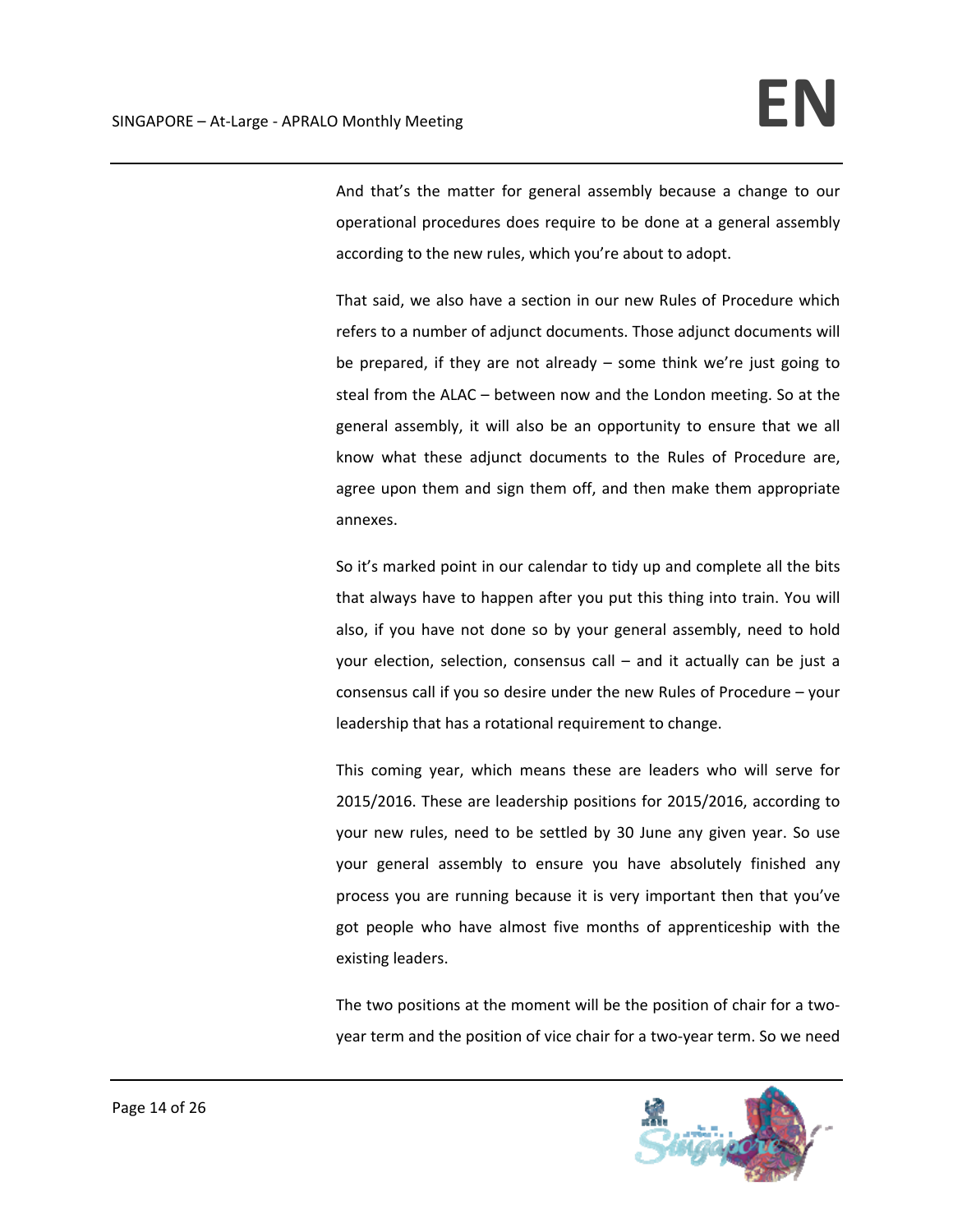to put all of that in train, but it needs to be completed at. And I know Siranush and the leadership team has some plans that they would want to propose to you later about the logistics and what we do when.

Thank you for the opportunity.

SIRANUSH VARDANYAN: Thank you, Cheryl. Yes, we will be sending you via e‐mail all the details for that election, selection process. And so you will be all aware and be ready by June to make this happen during our general assembly.

> And just smoothly going to our new Rules of Procedure. You all know and you received my e-mail with these new Rules of Procedure. And I hope that you all have had a chance to read it at least. I have sent also the consensus call to all those who are not present here in Singapore. So until now, there is no objection which I received from any ALS. And for those here, I would like to have this consensus call by voting, raising your hand. So I will open…. Or we'll present something?

- CHERYL LANGDON‐ORR: You should call for any discussion, and there is a point that you ask about to be clarifications.
- SIRANUSH VARDANYAN: So related to our Rules of Procedure thank you, Cheryl, for supporting me and co-chairing. I'm learning still. Is there any question related to the new Rules of Procedure? Any point which you would like to raise? Any clarification you would like to have? Yes, Cheryl, please.

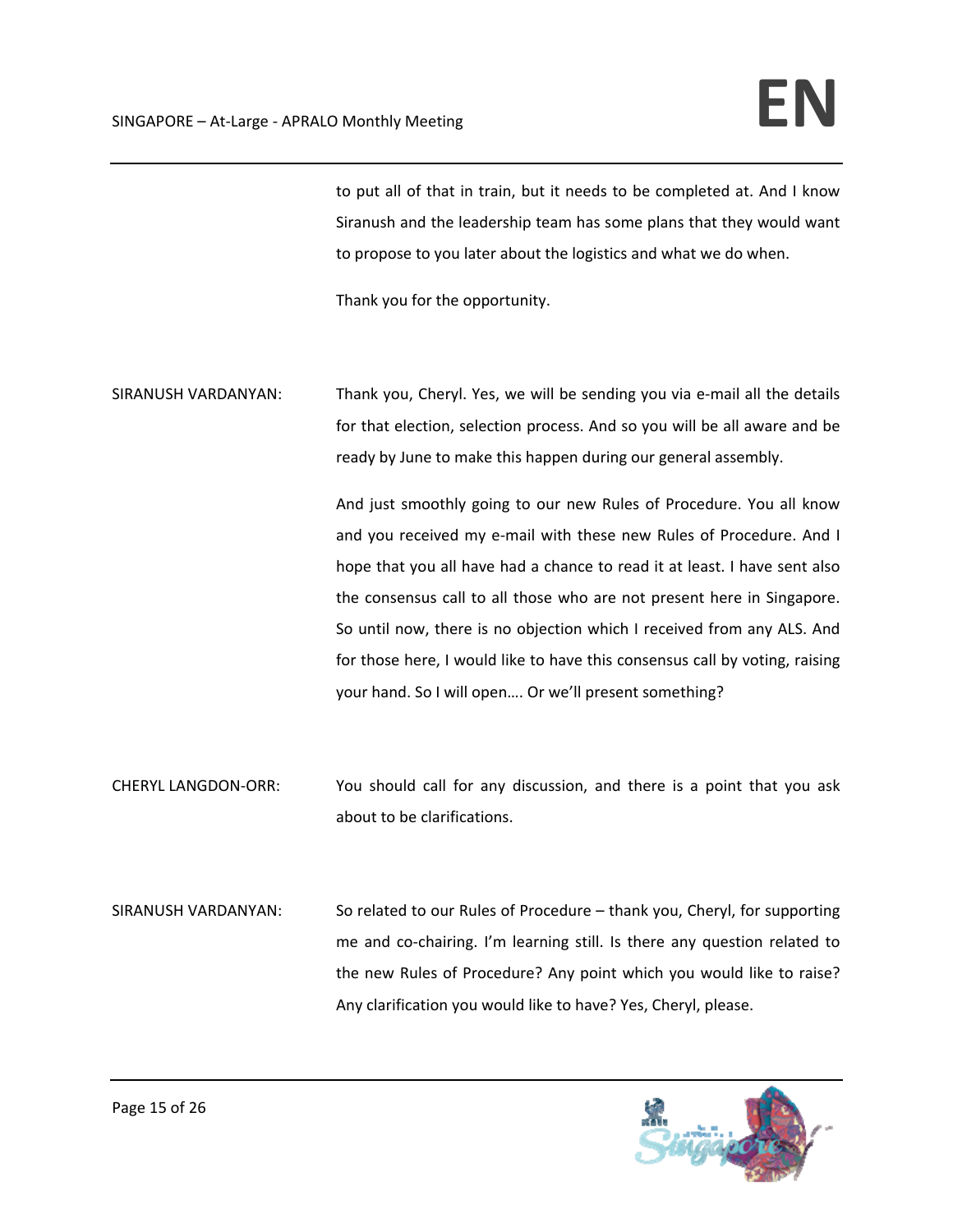CHERYL LANGDON-ORR: I'll wait to see if anyone else jumps in first. Okay, well, I'm not being knocked over in the rush, so that's a good thing. There is a point of clarification just in case. I mean, I know you all got them, read them, and have committed them to memory. I realize that's the case, that if I was to ask you what happened in subsection 5, paragraph 42, you would be able to tell me.

> But just in case you haven't, and because it's relevant while we're here, these go live when you agree. And while we're here, we have outreach opportunity. And one of the big and very positive changes – and it's closing off something that came to us as a mandate when the ALAC review happened, so this is a last piece of implementation on the ALAC review that is being done at least by this region – and that is to have a mechanism whereby individual can join our region.

> So what that means is while you're in the corridors, while you're in the workshops, while you're wandering around and perhaps, if you're like me, stuck in lifts, that you can say to someone, "Oh, it doesn't matter if you're not in an organization. if you're in our region, you can now contribute." So that's a big step forward. I'm really proud of this. Maureen's very proud of this. The rest of the team's very proud of this.

> Because we've actually as a region that did not design ourselves to be other than organizational based, I think we're probably the first to do that growth and to make the transition and change. Other regions have had it from the very beginning, and that's fine. We weren't built that way; thank you for supporting us to change.

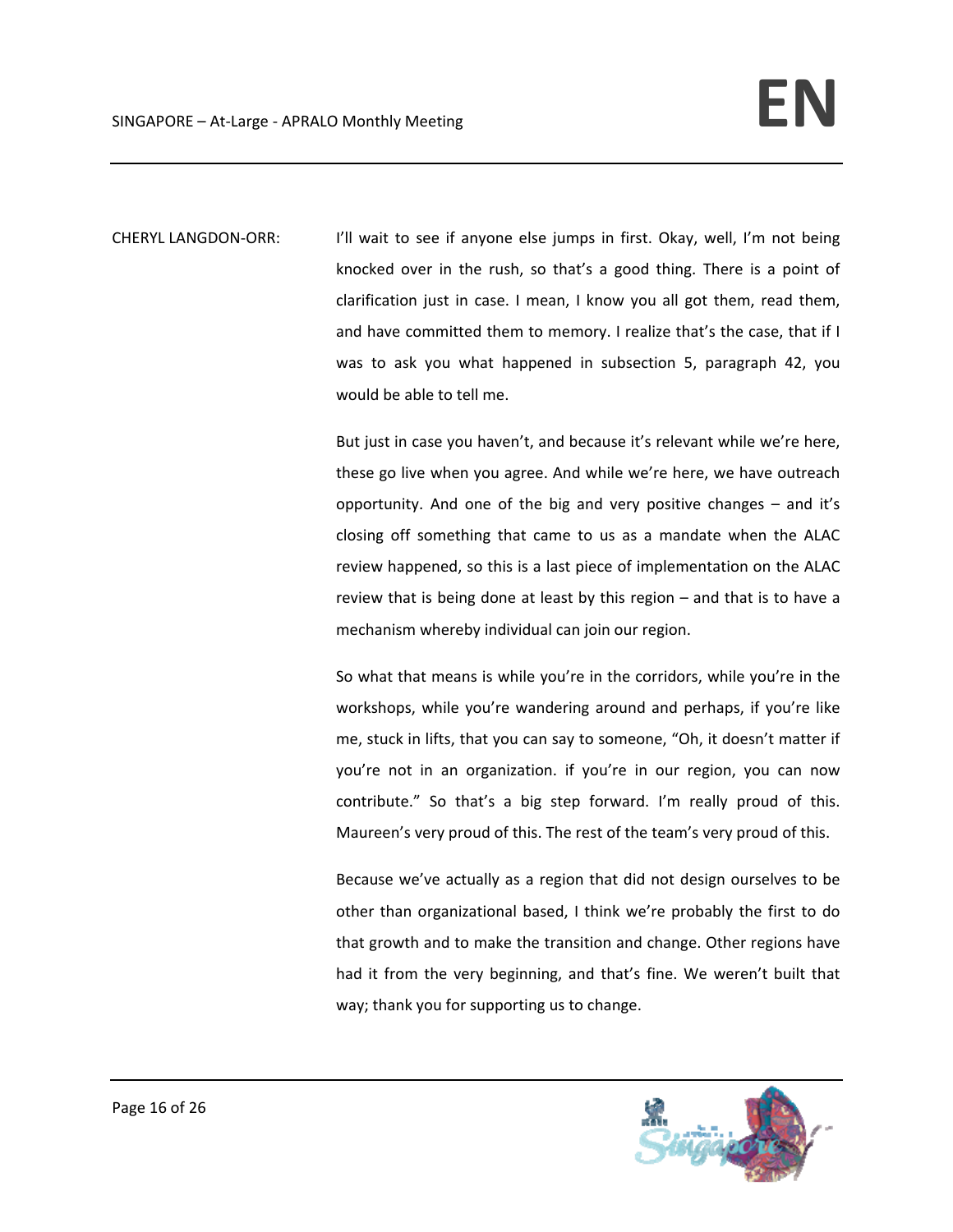Now you can ask for your hands up.

SIRANUSH VARDANYAN: But no, just one point also: with these new Rules of Procedure, I would like to make it clear for everyone that APRALO doors will be open for individual users. This is a great move forward. We had other RALOs like EURALO has their individual membership through ALS.

> We will, of course, come up with the specific procedures how individual member can become a member of APRALO, but this is the start that any individual member. So you don't need to be an ALS to become an APRALO member.

Fouad, please?

FOUAD BAJWA: My comment is in support. I was really delighted to see the change. I wouldn't even call it a change. I would call it an addition to a wonderful series of interventions over the years and that APRALO's opening up was eventual. I would say that we were gearing up in the past five years, and we've geared up for that.

> Now the challenge for all of us members who would be there for individuals coming into APRALO, their capacity, their awareness, their getting them up to speed with us, when we make or we propose or we bring in anyone, it should be our commitment that we act as volunteer mentors for them.

> Second thing, it is a big, big achievement and announcement even for the fellowship program that when the ICANN fellowship program brings

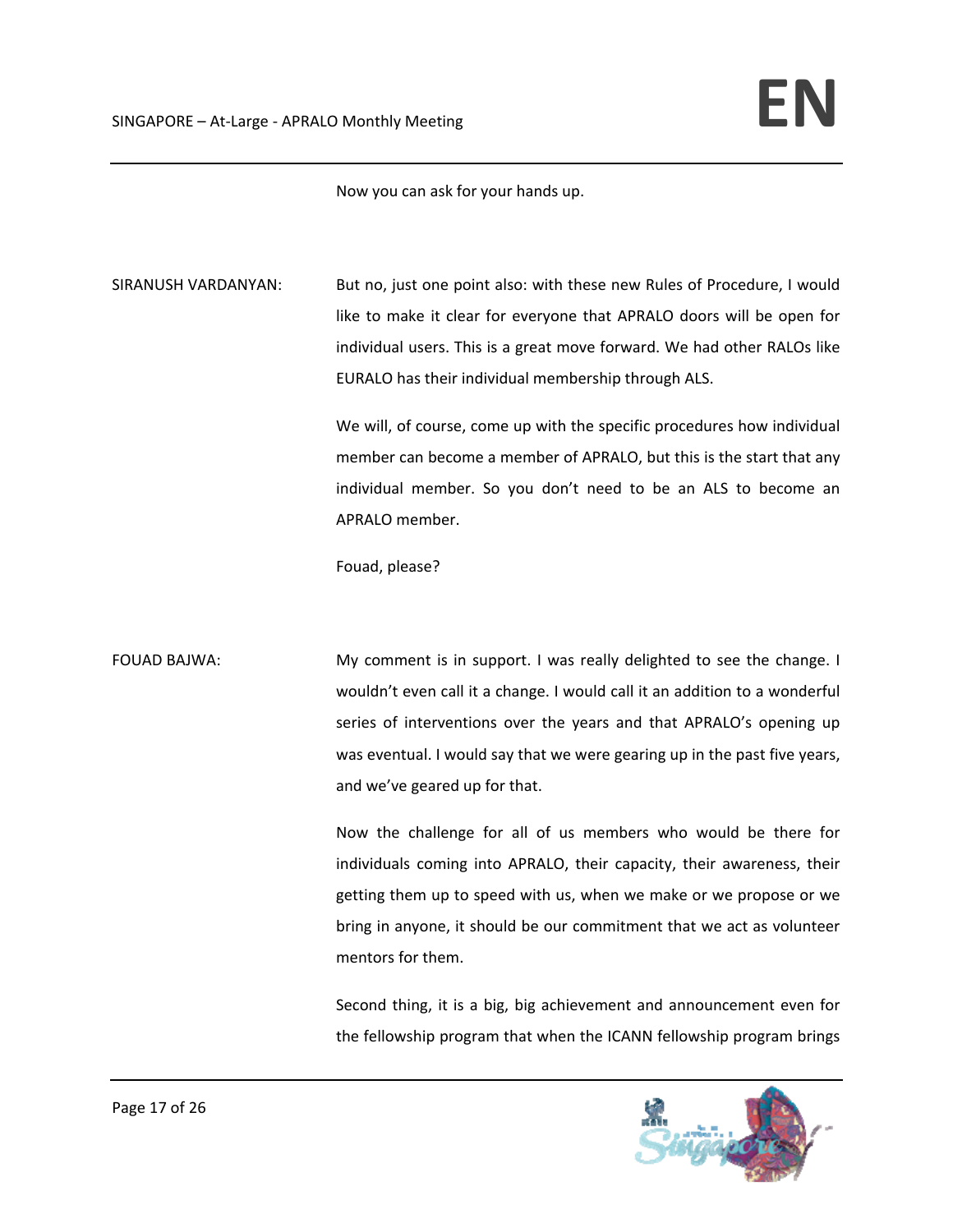in people. And this year, they're increasing the number of participants in the fellowship program, and one of the significant regions we're working in at the moment **[inaudible]** is the Middle East and increasing the participation from that part of the world.

And then the second strategy which comes from the Asia Pacific engagement team is, again, increasing the participation from that part of the world. So there's a huge responsibility on our shoulders as members across APRALO to help make that transition of those fellows and individual into the process.

And a third and final thing is it's sort of a proposal that we also look towards creating a group within APRALO which ensures that we can achieve this transition for people or an introduction for such kind of people who are coming into APRALO as individuals.

Thank you.

SIRANUSH VARDANYAN: Thank you, Fouad. And any other comment? If no, then I would just ask you to vote for that as a consensus call. So, please, raise your hands if you support this Rules of Procedure.

CHERYL LANGDON‐ORR: Woo hoo!

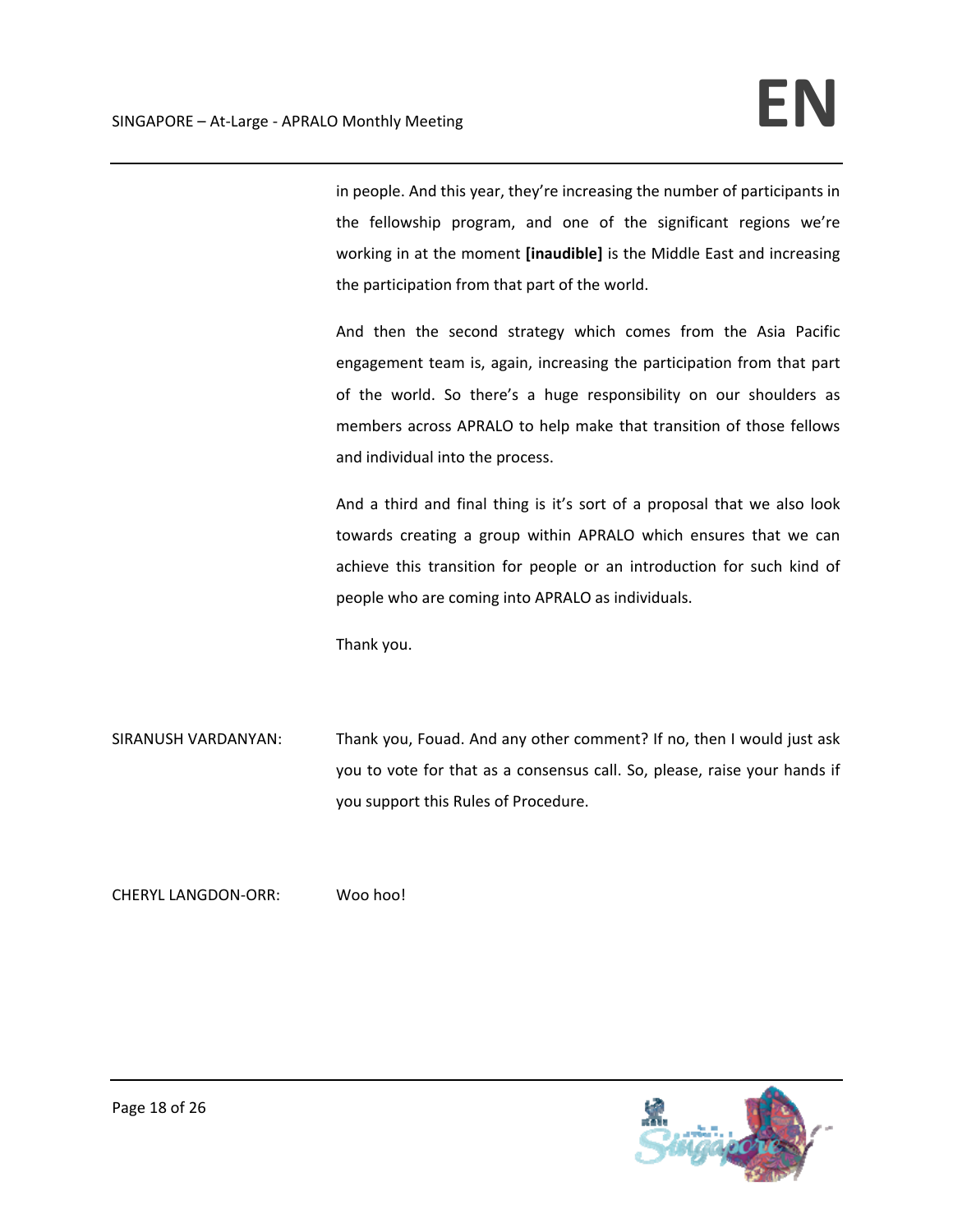| SIRANUSH VARDANYAN:        | Yoo hoo! It's a success. So we have unanimous agreement of our new<br>Rules of Procedure, which will be put in action starting from today.<br>Congratulations to all of us. Well done.                                                                                                                                                                                                                                                                                                                                                                                                                                                                                                                                                                                                              |
|----------------------------|-----------------------------------------------------------------------------------------------------------------------------------------------------------------------------------------------------------------------------------------------------------------------------------------------------------------------------------------------------------------------------------------------------------------------------------------------------------------------------------------------------------------------------------------------------------------------------------------------------------------------------------------------------------------------------------------------------------------------------------------------------------------------------------------------------|
| <b>CHERYL LANGDON-ORR:</b> | I'm all aflutter.                                                                                                                                                                                                                                                                                                                                                                                                                                                                                                                                                                                                                                                                                                                                                                                   |
| SIRANUSH VARDANYAN:        | As we have Cheryl to leave us soon, I would like to give the floor to her<br>for telling us about NomCom stuff.                                                                                                                                                                                                                                                                                                                                                                                                                                                                                                                                                                                                                                                                                     |
| <b>CHERYL LANGDON-ORR:</b> | Thank you very much, Siranush. NomCom stuff, indeed. And here's a<br>woman who served on the NomCom for several years, so I guess she<br>knows the stuff we're talking about.<br>I know we have now got excellent news about greater representation in<br>leadership roles from our region, but that's a matter for later in the<br>agenda. I just might not be there at the time. But it's a small start.<br>We as Asia Pacific, and please it's such a large region, need to try and<br>encourage and support more and more people to put themselves<br>forward for leadership positions in the NomCom process. The ccNSO<br>seat, the GNSO seat, these are ready for the picking. These are abilities<br>that many of you around this table and many who you know have got<br>the skillsets for. |
|                            | Some of you around this table may have budget line managements of                                                                                                                                                                                                                                                                                                                                                                                                                                                                                                                                                                                                                                                                                                                                   |



the \$150‐200 million line, may have some of the other features that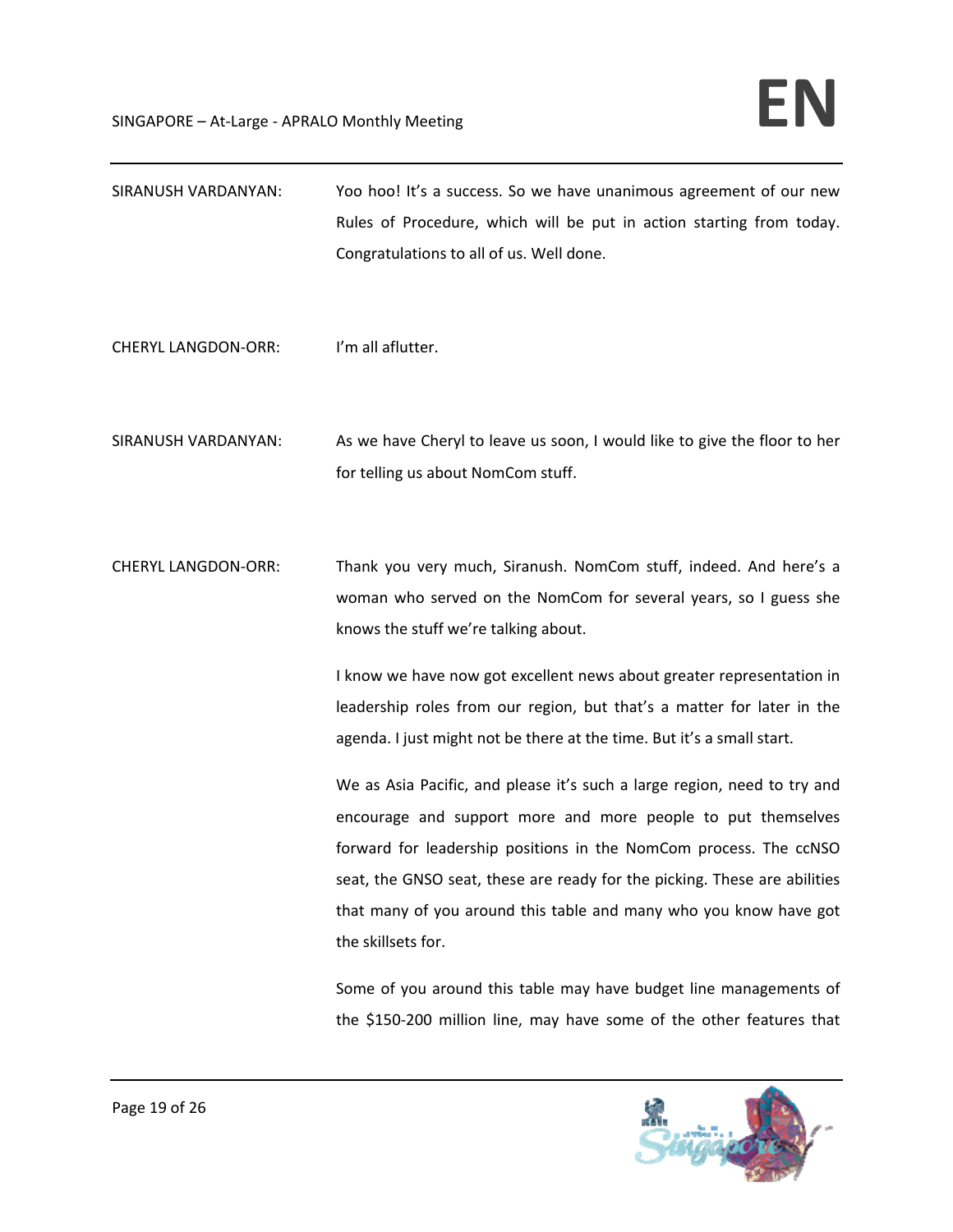we're looking for in terms of experience in Agile business work and some of the other things that we have desirables for the Board. And if that's the case, you should also be putting yourselves in for Nomination Committee consideration for the Board.

But the power – and I guess most of you here are interested in making change – the power is in those support organizations. And I think there's an opportunity to ensure that the voice of Asia Pacific gets better heard in those two particular spots.

Alright, we have Australia and New Zealand representing us in ccNSO, but come on, guys. The Antipodeans isn't it all; we have a little bit more than the Antipodeans. So consider: we need out of West Asia, we need out of Central Asia, we need out of Southern Asia, we need out of Southeast Asia, and we need out of the Pacific. If you're not putting worthy people into the puddle, the NomCom cannot choose from it.

Now the same goes next year when we will be appointing to the ALAC from our region. And when we're appointing to the ALAC from our region next year, you should be looking now for worthy candidates who are able to act almost in the same way as an independent director acts when they're appointed to the board.

So I'm just asking for outreach. This year's statement of interest process closes on 1 April. For those who haven't heard me say it before, I know it's traditional for nominating committees to extend. There will be no extension. At 23:59 UTC on 1 April, if someone has begun their statement of interest process, they will be considered. If not, they will not be fully considered. Notice, I've got a loophole in there because I'm like that.

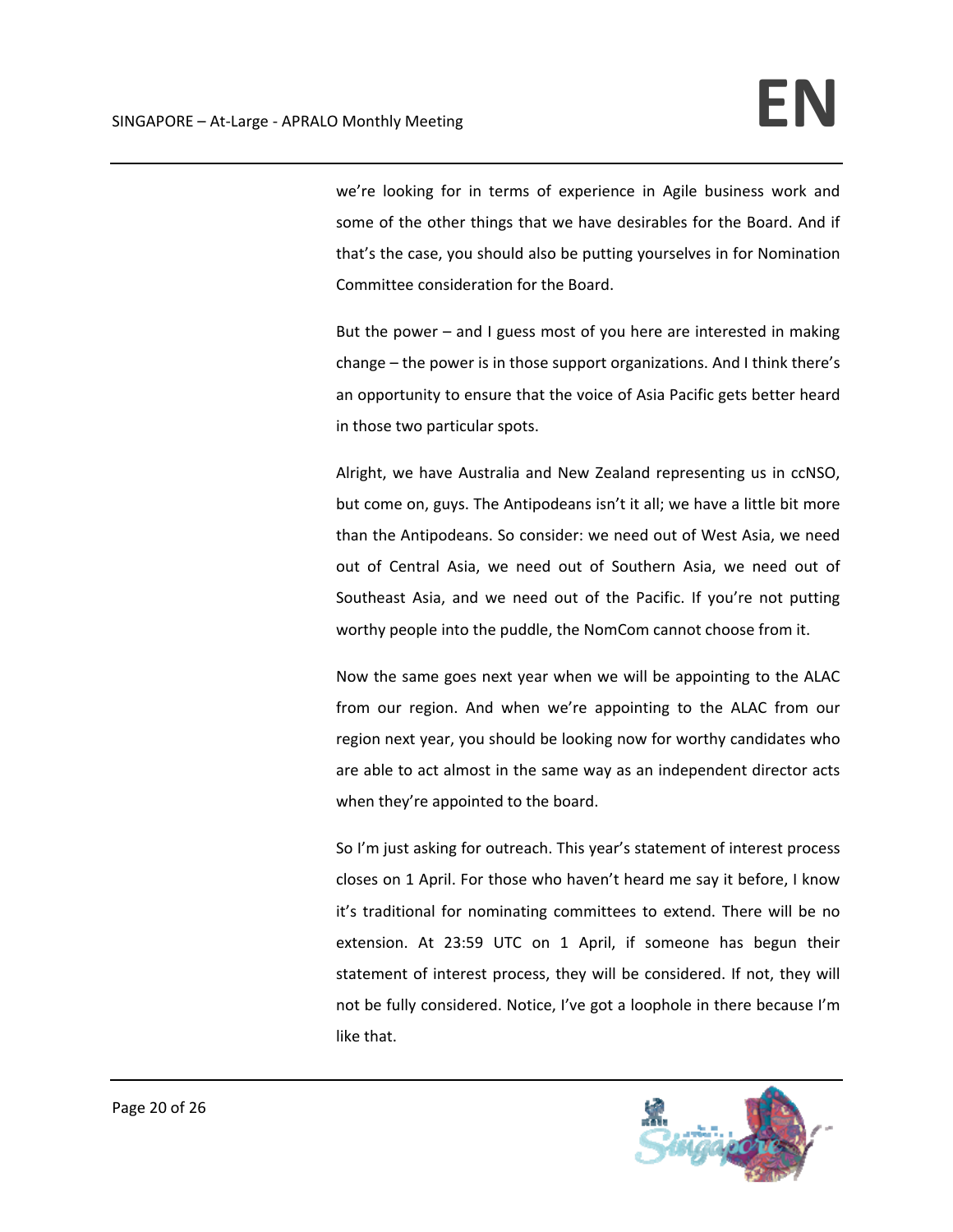Just a **[rah]** team: I really think we need to think about a three‐ to five‐ year plan for getting more representation, more people in key positions. And part of that plan, should I be involved in making it, should be having people in work groups in the ccNSO and in the GNSO.

Thank you, and my apologies for running.

- SIRANUSH VARDANYAN: Thank you, Cheryl. I would like to while Mr. Don is here, please, just have two seconds with us. Stay with us. I would like to mention to all of you that today from 6:00 to 8:00, we have APRALO showcase, and you all know about that. And there will be a major highlight for APRALO to be announced officially our new era of partnership with APTLD and APNIC. And I'm very glad to have a APTLD general manager, Don Hollander, here with us during our meeting. Would you like to say a couple of words, Mr. Don? Thank you. Mr. Don Hollander.
- DON HOLLANDER: I have many hats, and I've just brought the one this week. APTLD is entering also a new era of partnership, and I'm very delighted that our first partnership agreement is with APRALO. From my perspective, APTLD has already seen fruits of this even before it is signed. One of the objectives of the agreement is that we introduce our constituents to each other. The Internet group in the Cook Islands – I'm not sure what your right…

UNIDENTIFIED FEMALE: The Internet Action Group.

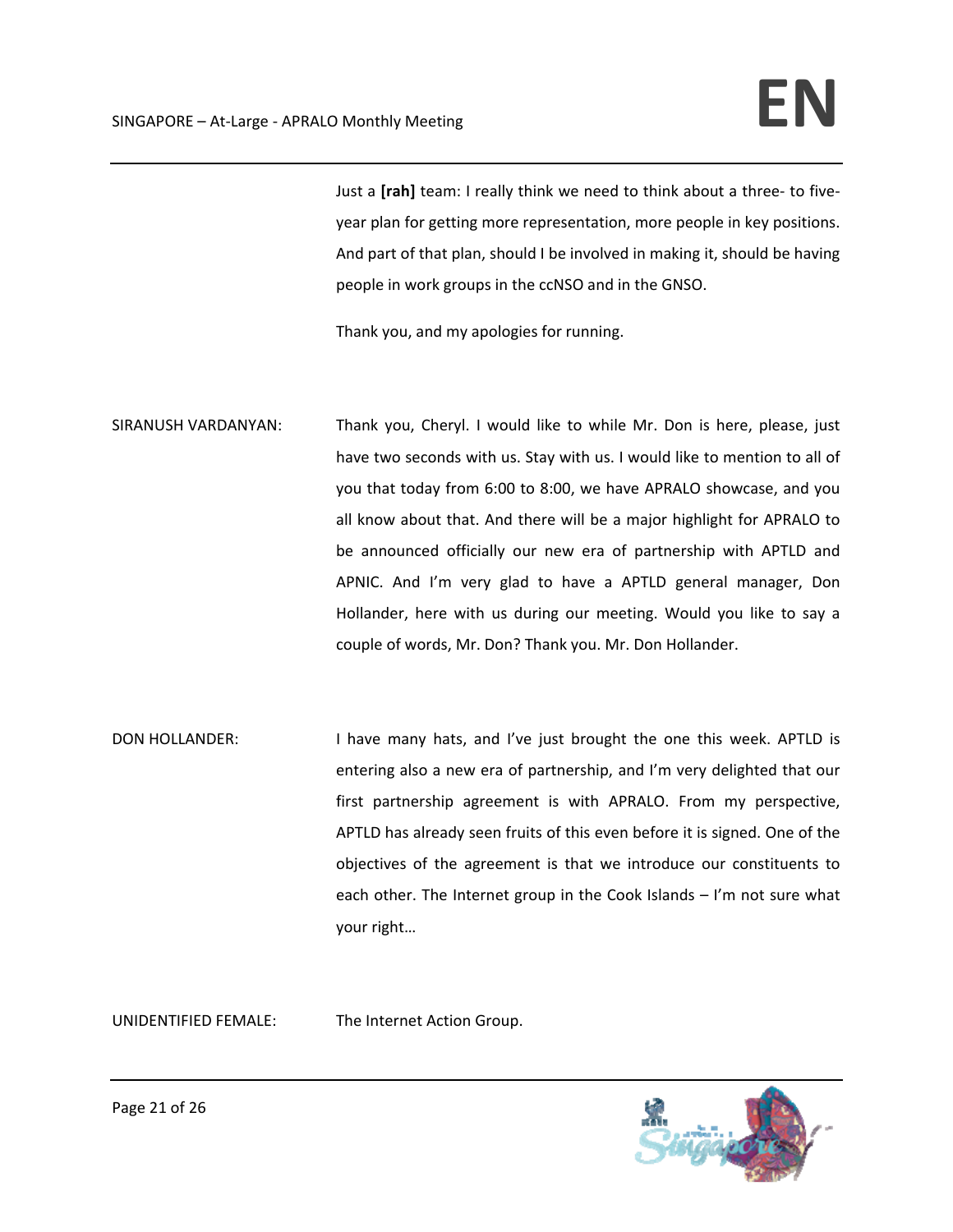DON HOLLANDER: The Internet Action Group of the Cook Islands has already introduced the .ck management to APTLD. So from my perspective, I've already won. And we included a bit of APRALO at our meeting in Malaysia, and we will have more opportunities for the APRALO to encourage ccTLDs, which are of course very locally focused, to encourage their communities to engage in the APRALO communities. We have meetings coming up in Oman in May and in Brisbane in September.

SIRANUSH VARDANYAN: Thank you, Mr. Hollander. We really appreciate and looking forward to our mutual cooperation and beneficial cooperation for both organizations.

DON HOLLANDER: Thank you.

SIRANUSH VARDANYAN: Thank you very much, and looking forward to see you at 6:00.

DON HOLLANDER: 6:00 in the SB Foyer.

SIRANUSH VARDANYAN: Yeah, you are right.

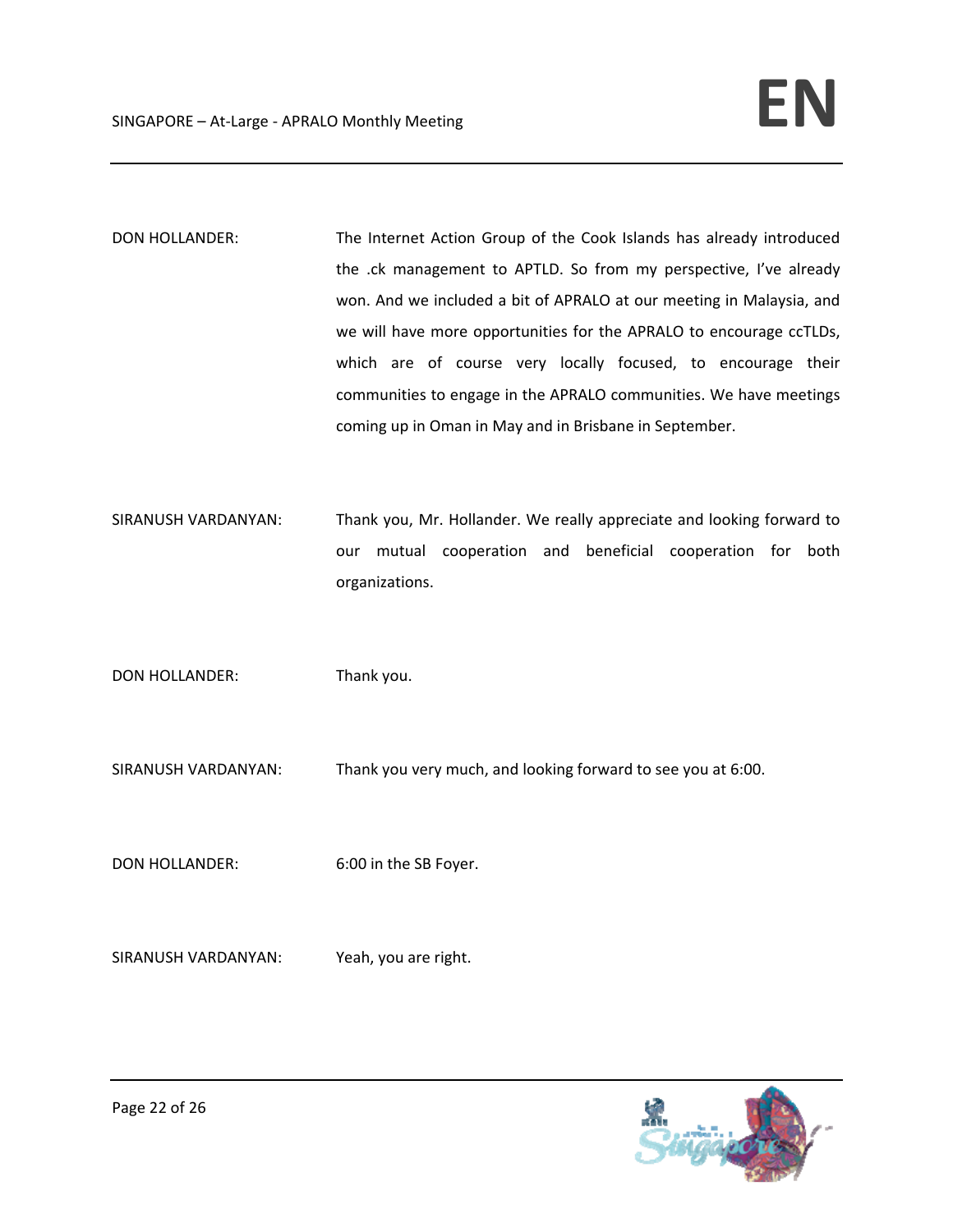| <b>DON HOLLANDER:</b> | Which is where?                                                                                                                                                                                                                                                                                                                                                                                              |
|-----------------------|--------------------------------------------------------------------------------------------------------------------------------------------------------------------------------------------------------------------------------------------------------------------------------------------------------------------------------------------------------------------------------------------------------------|
| UNIDENTIFIED FEMALE:  | Just come here in this room. Just come to this room.                                                                                                                                                                                                                                                                                                                                                         |
| <b>DON HOLLANDER:</b> | Really?                                                                                                                                                                                                                                                                                                                                                                                                      |
| UNIDENTIFIED FEMALE:  | Yes.                                                                                                                                                                                                                                                                                                                                                                                                         |
| UNIDENTIFIED FEMALE:  | It's not going to be here.                                                                                                                                                                                                                                                                                                                                                                                   |
| SIRANUSH VARDANYAN:   | It's not here.                                                                                                                                                                                                                                                                                                                                                                                               |
| UNIDENTIFIED FEMALE:  | Yes, [inaudible] starts here.                                                                                                                                                                                                                                                                                                                                                                                |
| SIRANUSH VARDANYAN:   | Okay. Okay. Staff knows better. Okay, thank you very much. Yes, for the<br>showcase, I think that everything is set. I just want to really send my<br>appreciation to the organizing committee during these several months<br>remotely working for organizing everything. I would like to thank all<br>those who supported us, and I would like to thank Edmon personally<br>who is here? Who left, I guess. |

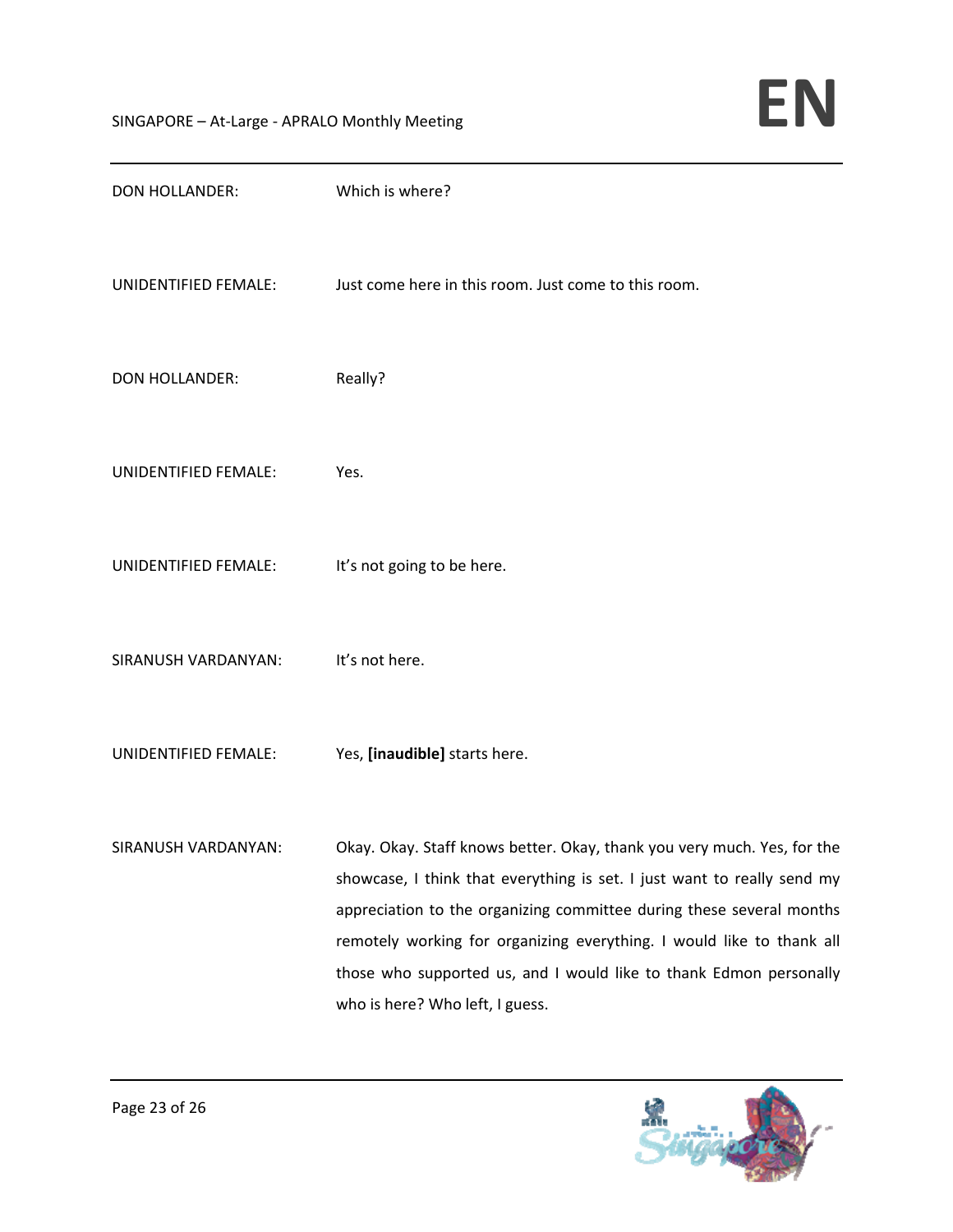| UNIDENTIFIED FEMALE: | He left?                                                                                                                                                                                                                                                                                                                                                                                                            |
|----------------------|---------------------------------------------------------------------------------------------------------------------------------------------------------------------------------------------------------------------------------------------------------------------------------------------------------------------------------------------------------------------------------------------------------------------|
| SIRANUSH VARDANYAN:  | Yeah, who left, but Pavan for huge support, Ali AlMeshal, Maureen,<br>Holly. I don't know. And?                                                                                                                                                                                                                                                                                                                     |
| UNIDENTIFIED FEMALE: | APNIC.                                                                                                                                                                                                                                                                                                                                                                                                              |
| SIRANUSH VARDANYAN:  | APNIC, APTLD. Emani who is not with us, unfortunately. We are sending<br>our greetings to Emani and missing him a lot. And also our amazing staff<br>who is here. So thank you, everyone, for all your support. And I think<br>this will be an amazing show where we can show ourselves from the<br>best point.                                                                                                     |
|                      | Having said this, I would like to highlight one very important APRALO -<br>not only from APRALO perspective but from the whole ALAC perspective<br>- but we are very proud to show it from APRALO perspective as well. I<br>would like all of us to congratulate our new Board member from<br>APRALO, Rinalia Abdul Rahim, who will be taking Seat 15. Woo hoo!<br>[applause]<br>Rinalia, we are very proud of you. |

UNIDENTIFIED FEMALE: **[inaudible]**

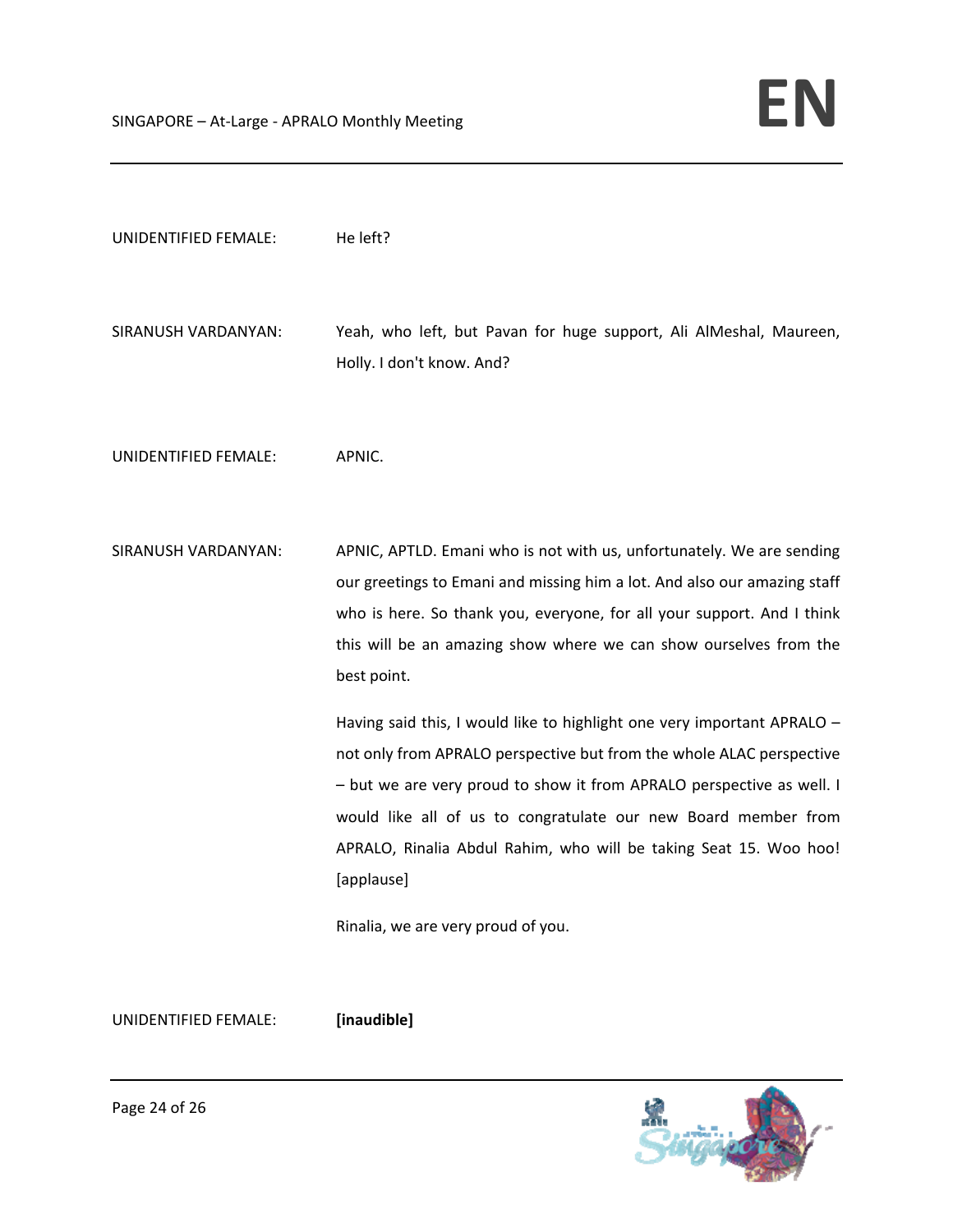| SIRANUSH VARDANYAN:  | Of course.                                                                                                                                                                                                                                                                                                                                                                                                                                                                             |
|----------------------|----------------------------------------------------------------------------------------------------------------------------------------------------------------------------------------------------------------------------------------------------------------------------------------------------------------------------------------------------------------------------------------------------------------------------------------------------------------------------------------|
| UNIDENTIFIED MALE:   | You really deserve it, Rinalia. Very, very much proud of you.                                                                                                                                                                                                                                                                                                                                                                                                                          |
| RINALIA ABDUL RAHIM: | Thank you very much. I just wanted to say thank you for the strong and<br>unwavering support from my regional members, partners, and friends.<br>I'm delighted to be selected. I'm honored to be selected. And I know<br>that the responsibility is a great one.<br>And the distinction is made that I no longer represent the At-Large<br>community. As a Board member, I'm independent. But I will be vigilant<br>and aware of the concerns of the community in Board deliberations. |
|                      | If the community has concerns, you have channels to make sure that<br>your concerns are known to me. And you can do it in whatever way you<br>know, and I would be ready to listen to it.                                                                                                                                                                                                                                                                                              |
|                      | Thank you very much.                                                                                                                                                                                                                                                                                                                                                                                                                                                                   |
| SIRANUSH VARDANYAN:  | Thank you, Rinalia. Thank you. Even if you are not representing APRALO<br>anymore, know that APRALO as always will be representing you and                                                                                                                                                                                                                                                                                                                                             |

wish you really good luck in this new challenging and new way and new development. So wish you really good luck. And always know that APRALO people will be there to support you, and we also look forward to your support for all our new starting initiatives.